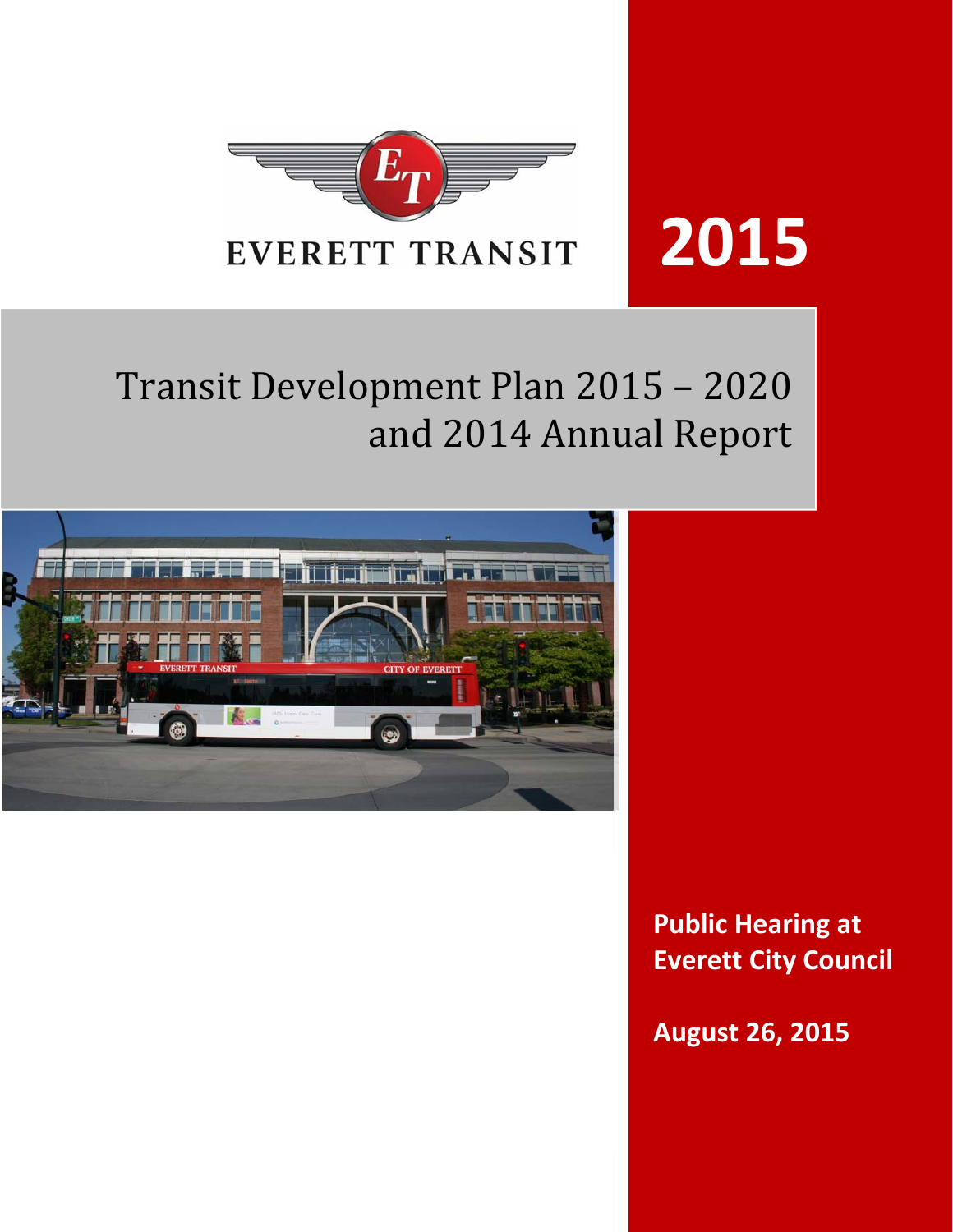# **Table of Contents**

| <b>Section</b> | <b>Title</b>                                             | Page |
|----------------|----------------------------------------------------------|------|
| I:             |                                                          |      |
| II:            |                                                          |      |
| III:           |                                                          |      |
| IV:            |                                                          |      |
| V:             |                                                          |      |
| VI:            |                                                          |      |
| VII:           |                                                          |      |
| VIII:          |                                                          |      |
| IX:            |                                                          |      |
| X:             | Operating & Capital Revenue and Expenditures 2014-202010 |      |
|                |                                                          |      |
|                |                                                          |      |
|                |                                                          |      |
|                |                                                          |      |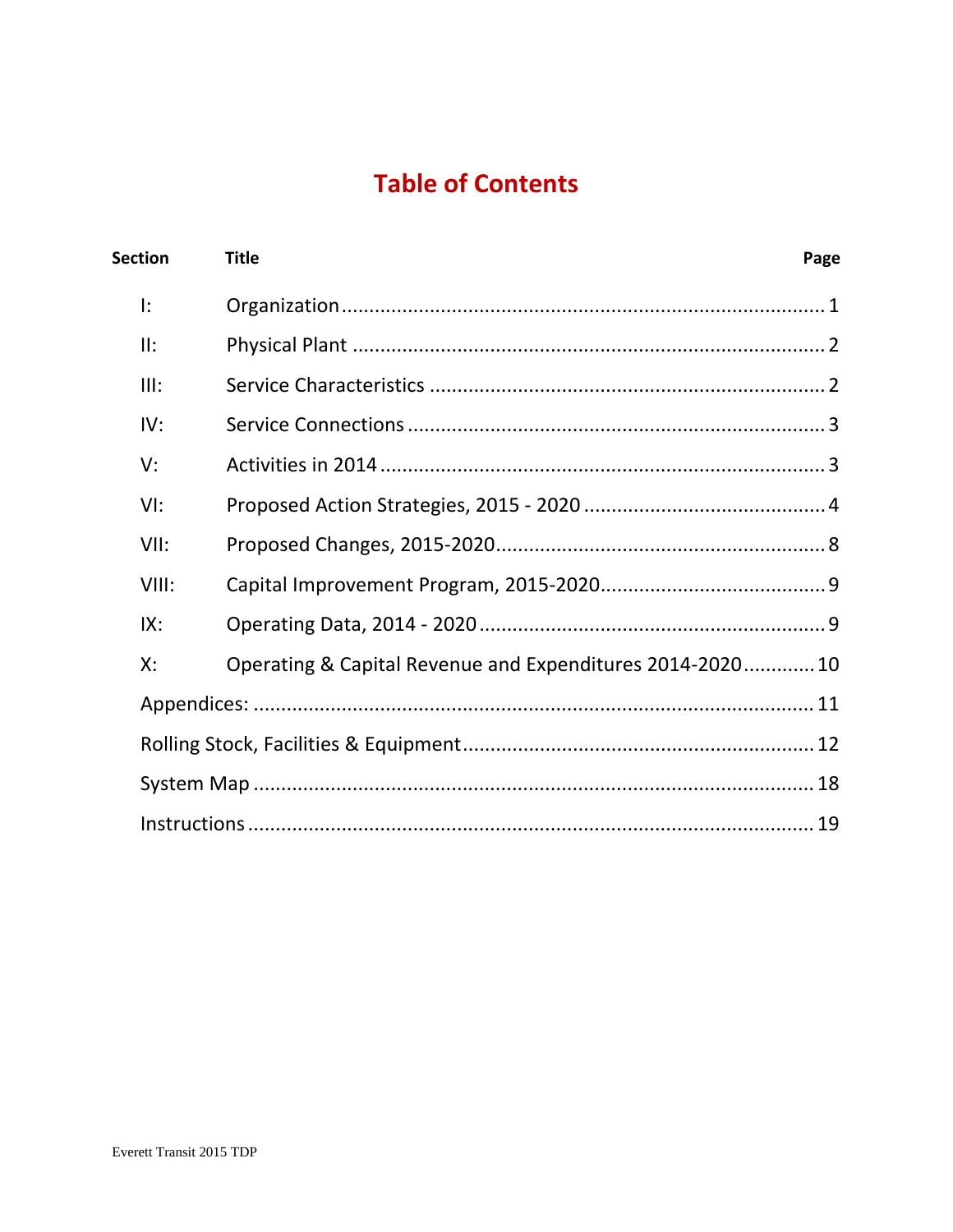# **Section I: Organization**

Everett Transit is a municipally owned and operated transit system.

| Department:              | <b>Transportation Services</b>                                    |
|--------------------------|-------------------------------------------------------------------|
| Divisions:               | <b>Transit and Motor Vehicles</b>                                 |
| <b>Transit Sections:</b> | Administration, Transportation Services, Finance, Everett Station |

The Mayor is the Chief Operating Officer of the City of Everett. The Transportation Services Director is part of the Mayor's senior management team.

The Transportation Services section encompasses daily operations and support functions to daily operations. It also includes services to external customers such as Commute Trip Reduction (CTR).

The Everett Municipal Code gives the Mayor the authority to modify service and adjust schedules. The Everett City Council has the authority to establish fares and recommend tax rates, subject to voter approval.

As of January 2015, the Transit Division employed 143 full‐time equivalents allocated to the following sections:

Fixed-Route: 105 Demand Response: 38

The Organization Chart below depicts the staffing levels and distribution for Everett Transit as of January 2015.

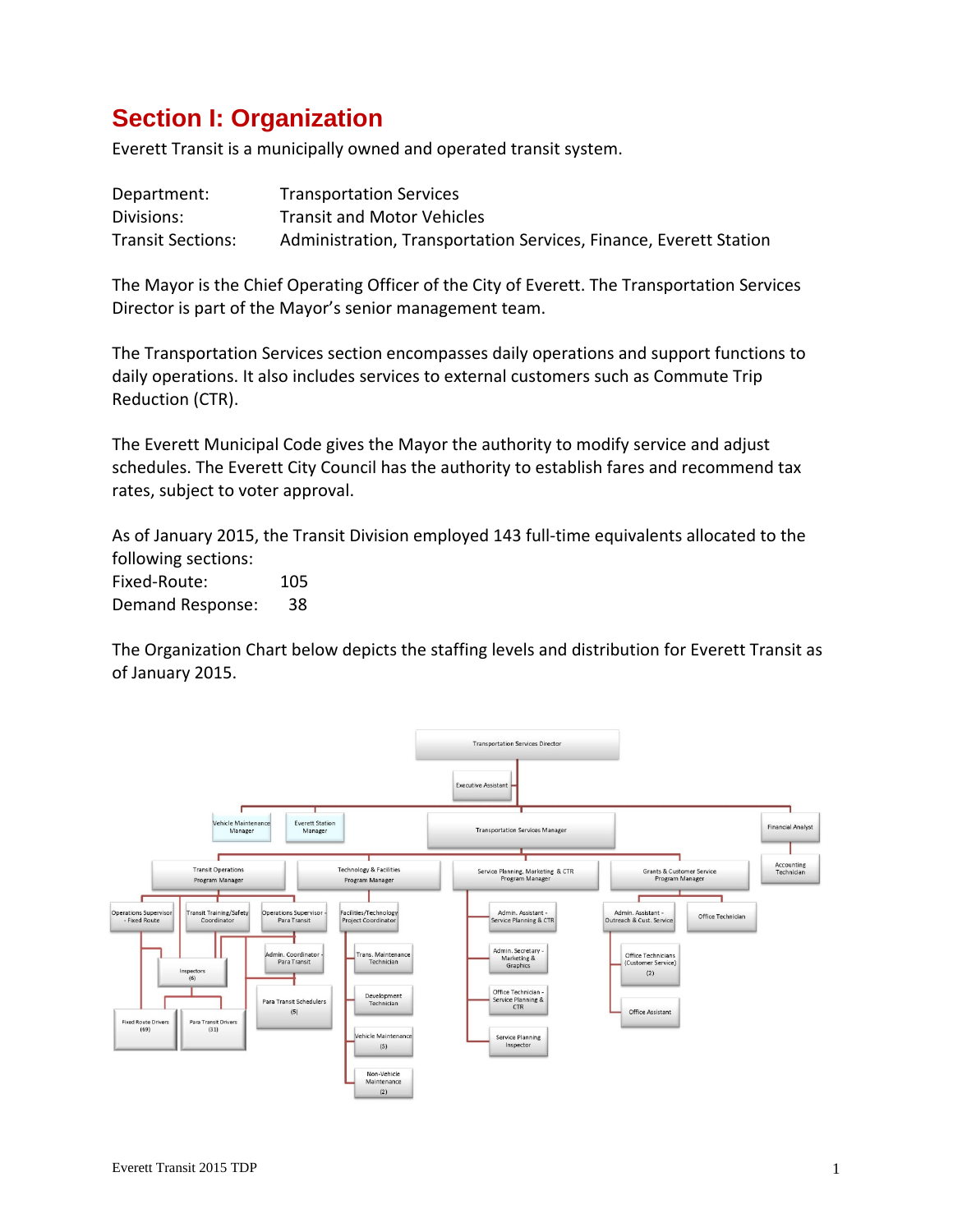# **Section II: Physical Plant**

Everett Transit (ET) has the following office and facility locations:

Administrative Offices 3225 Cedar Street Everett, WA 98201

Maintenance Facilities 3227 Cedar Street Everett, WA 98201

North Operations Base 2911 California Avenue Everett, WA 98201

Everett Station 3201 Smith Avenue Everett, WA 98201

College Station 2200 Tower Street Everett, WA 98201 Mall Station 1330 SE Everett Mall Way Everett, WA 98204

In addition to the administrative and maintenance facilities, Everett Transit owns and administers a regional multi‐modal transportation and employment service center known as Everett Station. Please reference the appendix for a list of Everett Transit's equipment, facilities, and revenue vehicles.

# **Section III: Service Characteristics**

As of December 31, 2014, Everett Transit provided fixed‐route service on thirteen routes and corresponding paratransit service. The major route layover/destination areas are near the Everett Community College in North Everett, Everett Station, the Central Business District, and the Everett Mall in South Everett. Reference the appendix to view a system map depicting the entire Everett Transit service area.

Most regular routes operate seven days per week and on many holidays*.* Monday through Friday routes serve the Boeing Plant, the business parks, and the Mukilteo Ferry. System headways vary between 20 and 60 minutes on weekdays and between 30 and 60 minutes on Saturday and Sunday. The span of service is generally from 4:30 a.m. to 11:30 p.m. on weekdays and from 7 a.m. to 10 p.m. on Saturdays and Sundays.

### **Everett Transit Fare Structure per Boarding (effective January 1, 2015):**

| Para Transit, ADA or age 65 and over (Demand Responsive Service)\$1.00 |  |
|------------------------------------------------------------------------|--|
|                                                                        |  |

*Note:* Fixed-route commuter fare is applicable to ET Route 70, and is equal to Community Transit's local fare: Adult (19‐64) \$2; Youth (6‐18) \$1.50; RRFP \$1.

### **Everett Transit Fares for Monthly Passes and Ticket Books:**

 ORCA cards may be used to load monthly passes and/or dollar value for fare payment. The cost of monthly PugetPasses associated with the ET fares are: Full Fare \$36; Youth \$27; an ET –only monthly pass is available for RRFP holders for \$9.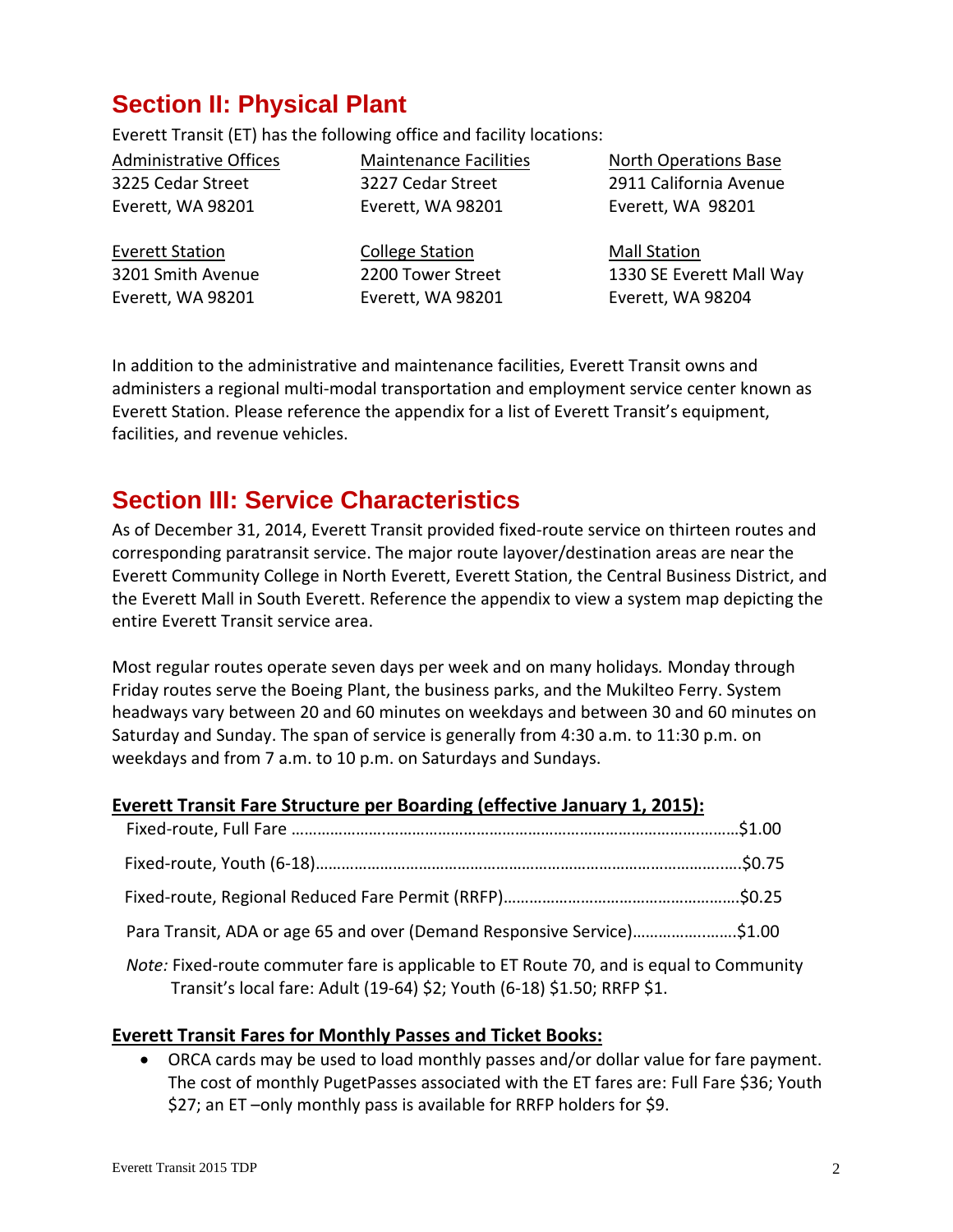- Fixed-route ticket books are available only to social services agencies for either youth or full fare.
- Paratransit ticket books and monthly passes are available to eligible customers for use on ET paratransit vans, but are also accepted on ET fixed‐route buses.

## **Section IV: Service Connections**

Everett Transit provides service to the following major destinations/areas:

- Everett Community College
- Everett Mall
- Naval Station Everett
- Boeing Everett Plant
- Everett Station (Park and Ride, WorkSource, Amtrak, Greyhound and regional transit connections)
- Everett Central Business District
- **Everett Clinic**
- Mukilteo Ferry Dock
- Providence Hospitals
- Everett Public Libraries
- Everett Group Health Cooperative
- Everett Senior Center
- Eastmont Park and Ride
- WA State DSHS/Employment Security
- South Everett Freeway Station
- Mariner Park and Ride
- Social Security Office
- Everett Marina
- Silver Lake Park
- Forest Park
- Legion Park
- Cascade High School
- Everett High School
- Sequoia High School
- Everett Gospel Mission
- Snohomish County Complex
- Merrill Creek/Hardeson Business Area

Numerous common bus stops are shared with Sound Transit, the regional system, and Community Transit, the countywide system, within our city limits. ET also connects in Mukilteo with the Washington State Ferry (WSF) system's service between Mukilteo and Clinton.

## **Section V: Activities in 2014**

Several major activities were continued in 2014. At the regional level, significant staff time was dedicated to the coordination of activities with Sound Transit's regional express transit service, Community Transit's *Swift* (BRT) and local service, and with regional paratransit service providers. Resources were committed to numerous interagency committees on planning, fares, marketing, accessibility, and customer service issues for the bus routes connecting Everett with the Puget Sound region.

Installed four new shelters, replaced three shelters damaged by vehicles, installed four benches at existing shelters, and installed eight new trash receptacles.

Achieved 30% Design for the Everett Station Parking Garage; received Federal Transit Administration concurrence for the Documented Categorical Exclusion (DCE) for the site. Final design and construction is not currently funded.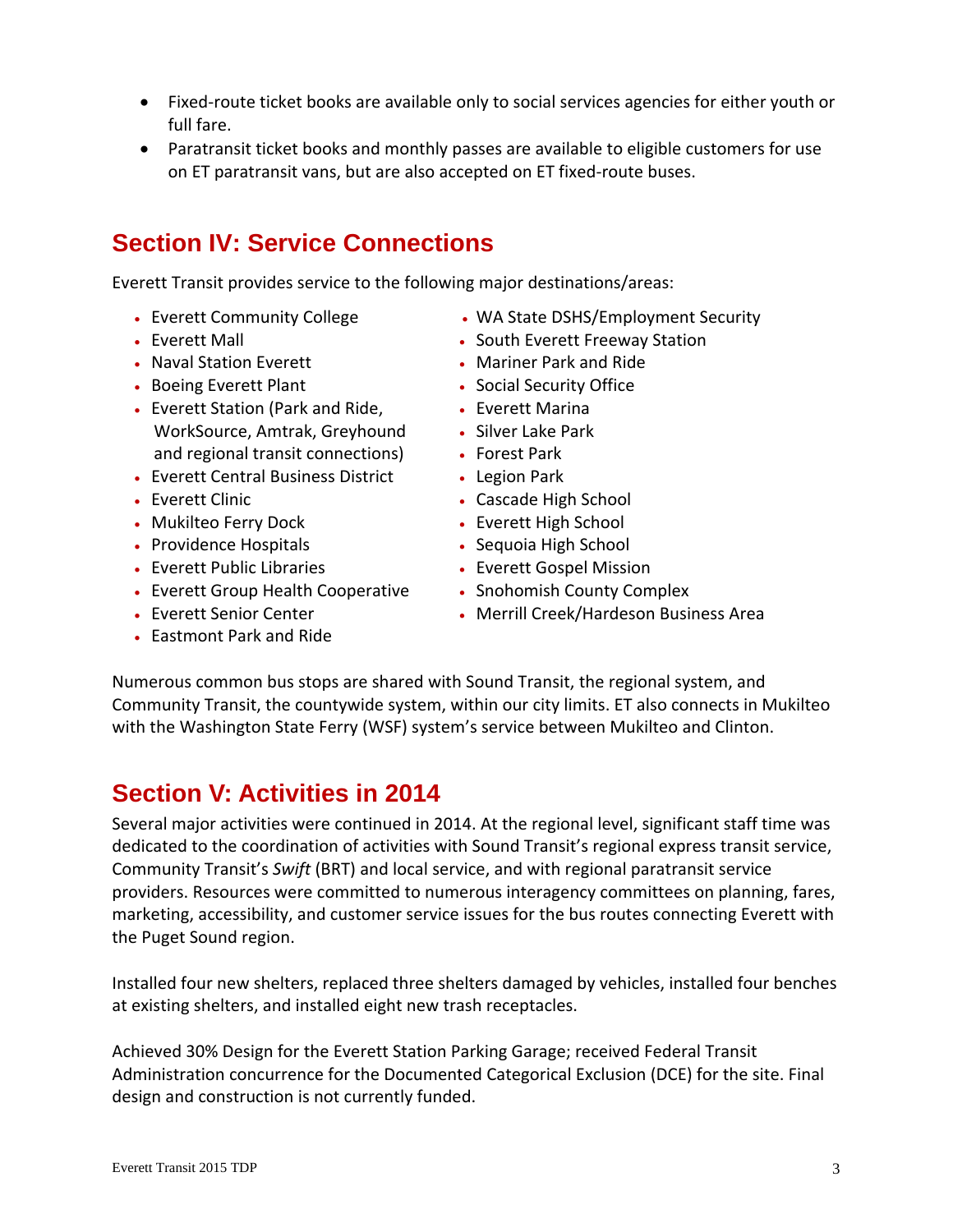Produced and installed new bus stop flags and toppers for all bus stops in the system. The new flag design and configuration increases visibility of posted stop information at the stop and reduces maintenance costs.

Implemented customer access to real‐time through the Everett Transit Arrivals (ETA) program, and produced informational materials to promote the use of the system.

Continued participation in the Washington State Department of Transportation EIS, site selection, and pre-design of the Mukilteo Multi-modal station. This multi-agency effort will lead to significantly improved bus, ferry, and train connections within the City of Mukilteo.

Testing and validation of all Integrated Transit Technology systems, on fixed‐route and paratransit vehicles, continued in 2014. These systems included automatic passenger counters, automatic stop announcements, automatic vehicle locators, and mobile data terminals.

Federal grant funded for Everett Station Preventive Maintenance projects.

Federal and state funding received for Preventive Maintenance of vehicle fleet.

## **Section VI: Proposed Action Strategies, 2015 - 2020**

For the 2015-2020 time period, the following action strategies will be pursued to meet the five State Policy Objectives listed below.

- **1) Preserve existing public transportation service levels.**
	- **a) Continue implementing strategic service adjustments.**
		- i) Monitor and modify, as necessary, during the short-term, fixed-route service to optimize service effectiveness and to operate within budget.
		- ii) Conduct daily boarding counts on fixed-route service and institute supplemental monitoring measures. These counts will continue through 2016 in order to validate information gathered through the new automated passenger counting system.
		- iii) Evaluate performance indicators and institute appropriate modifications to the system to achieve established goals of service effectiveness and cost efficiency.
		- iv) Utilize public comments and information from public meetings to develop route and schedule changes for even greater customer service.
		- v) Continue validation of integrated technology systems including automatic passenger counters, automatic stop announcements, and automatic vehicle locators on all fixed‐route vehicles.
		- vi) Continue coordination with Community Transit for both local and *Swift* (BRT) services.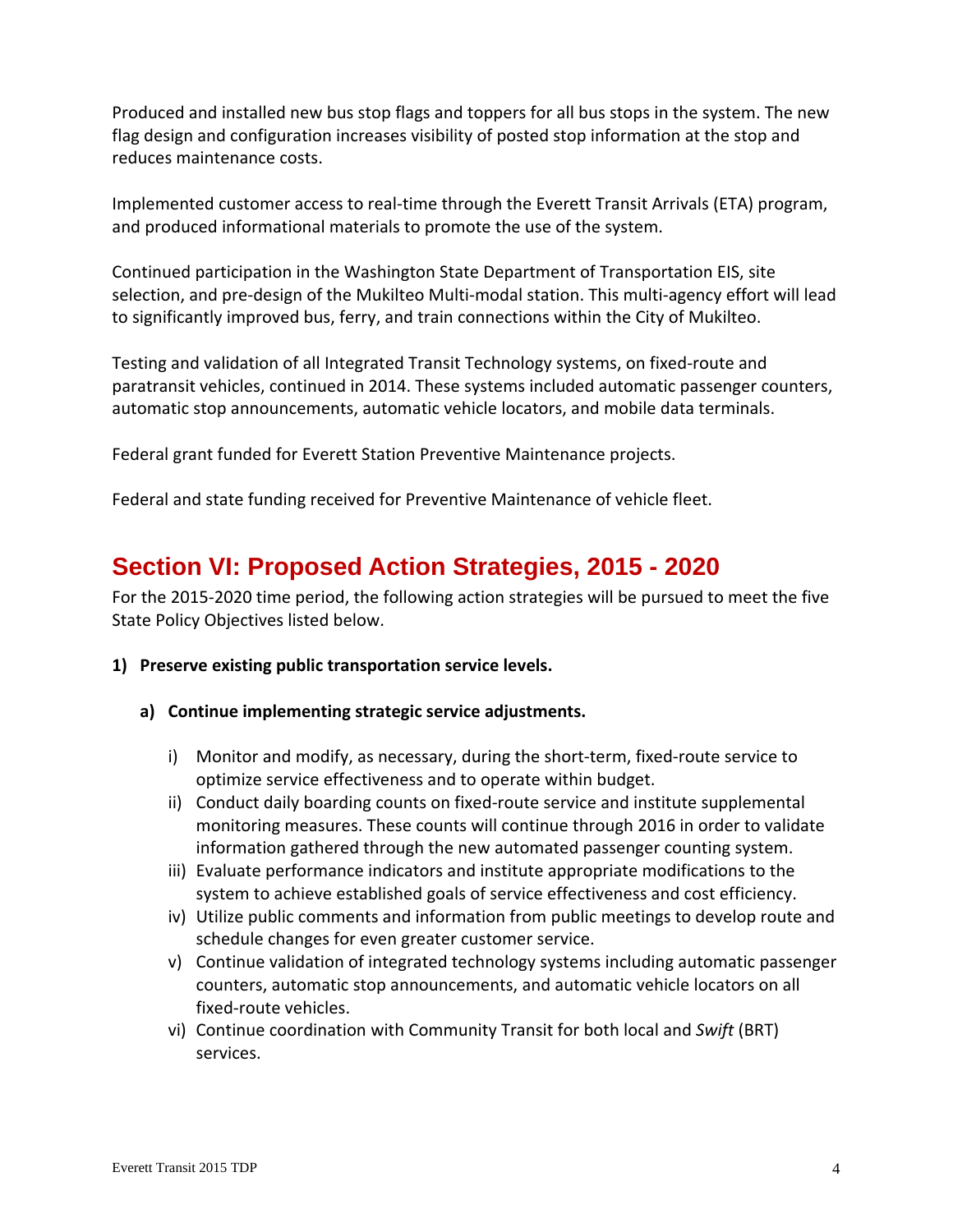#### **b) Improve fixed‐route effectiveness by increasing boardings‐per‐revenue‐hour.**

- i) Through the use of transit's boarding count database, identify those trips that have boardings that are below the system's average boardings‐per‐revenue‐hour.
- ii) Evaluate those trips that are below the systems average boardings‐per‐revenue‐ hour. Consider deleting or modifying those trips as appropriate.
- iii) Increase service to meet the demand on the routes/trips that have the potential to exceed the system's average boardings‐per‐revenue‐hour.
- iv) Develop target‐marketing strategies based on ridership surveys that identify service enhancements or improvements in the delivery of service.

#### **c) Improve customer information:**

- i) Continue interagency schedule coordination, develop and update transit schedule booklets, and create timely information materials to improve communications with our customers.
- ii) Monitor and adjust how customer information is delivered with the computerization of telephone‐assisted information services and the periodic updating of the established Everett Transit website.
- iii) Continue to evaluate and modify the tracking and response system for customer comments.
- iv) Continue outreach to support non‐English speaking customers through ET's Limited English Proficiency Plan.
- v) Launch a new website for better online customer experience, continue social media updates for event updates and rider alerts.
- vi) Partner with Community Transit to expand trip planning services.

### **d) Increase community, customer, and employee involvement in the transit planning process.**

- i) Solicit customer input through public meetings, customer surveys, and transit fairs at employment sites affected by City's Commute Trip Reduction Ordinance.
- ii) Utilize automated scheduling system's Customer Comment module to assist in assessing customer requests for service.
- iii) Provide briefings and transit updates to civic and community organizations and to neighborhood associations throughout the year upon request.
- iv) Continue to evaluate each customer request for service in a timely and fair manner.

### **e) Implement recommendations for continued service and routing enhancements through downtown Everett.**

i) Maintain a public process for public comments on potential impacts to service in the downtown service area and take into consideration service provided by Everett Transit, Community Transit, and the regional service of Sound Transit.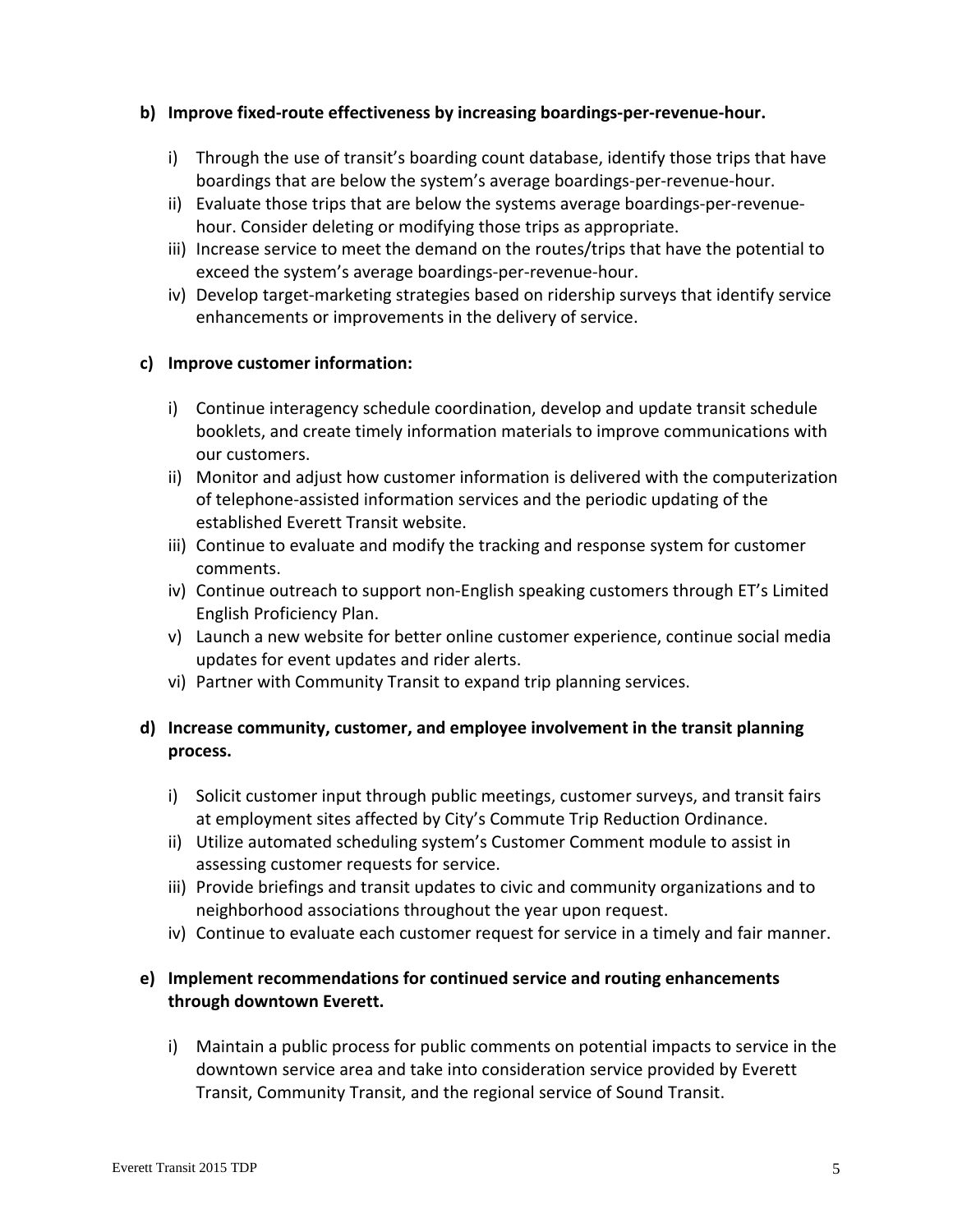- ii) Continue coordination and planning efforts with the Port of Everett for public transportation elements of the North Marina re‐development project including transportation links to downtown and Everett Station.
- iii) Participate in planning effort for the Washington State University developments next to the Everett Community College campus.

### **f) Continue to utilize the City's GIS services for fixed‐route system analysis and transit facility improvements planning.**

- i) Expand the use of a GIS database to track bus stops, facilities, and amenities for planning purposes.
- ii) Create and identify mapping layers to be used in: 1) delineating bus service on existing roadways; 2) bus stops and facilities/amenities; and 3) referencing of bus routes in the City for the purpose of land use permitting, roadway impacts, and other related activities.

### **2) Preserve existing public transportation facilities and equipment.**

- a) Continue to use preventive maintenance in order to keep equipment and facilities in optimal condition.
- b) Replace aging fleet as funds become available. Between 2015 and 2020 approximately 6 fixed‐route vehicles and approximately 6 paratransit vehicles are due for replacement.
- c) Continue to replace and add shelters, benches, and trash receptacles as funds become available.
- d) In 2015, reconfigure Main Base (Transit Operations Center/Administrative Offices) to accommodate all fixed‐route vehicles.
- e) In 2015, begin work on the Broadway Corridor Improvement Project. This will include realigning several stops with newly constructed bus bulbs.
- f) Purchase land, design and develop new fixed‐route and paratransit operating base to accommodate future growth, including electric vehicle operations.
- g) Begin introducing electric vehicles to fixed‐route fleet.

### **3) Integrate public transportation services into a coordinated system linked by inter‐modal facilities.**

Continue support of the multi‐modal transportation center at Everett Station. Assume direct management control of Station's operations, maintenance and security, and continue coordination of transit, intercity bus, and rail services.

### **4) Public transportation providers will continue to meet ADA and state barrier‐free design regulations and improve mobility for the special needs population.**

- a) Continue to meet all the requirements of the ADA as it applies to fixed‐route and paratransit services.
- b) Partner with Community Transit in processing paratransit eligibility applications.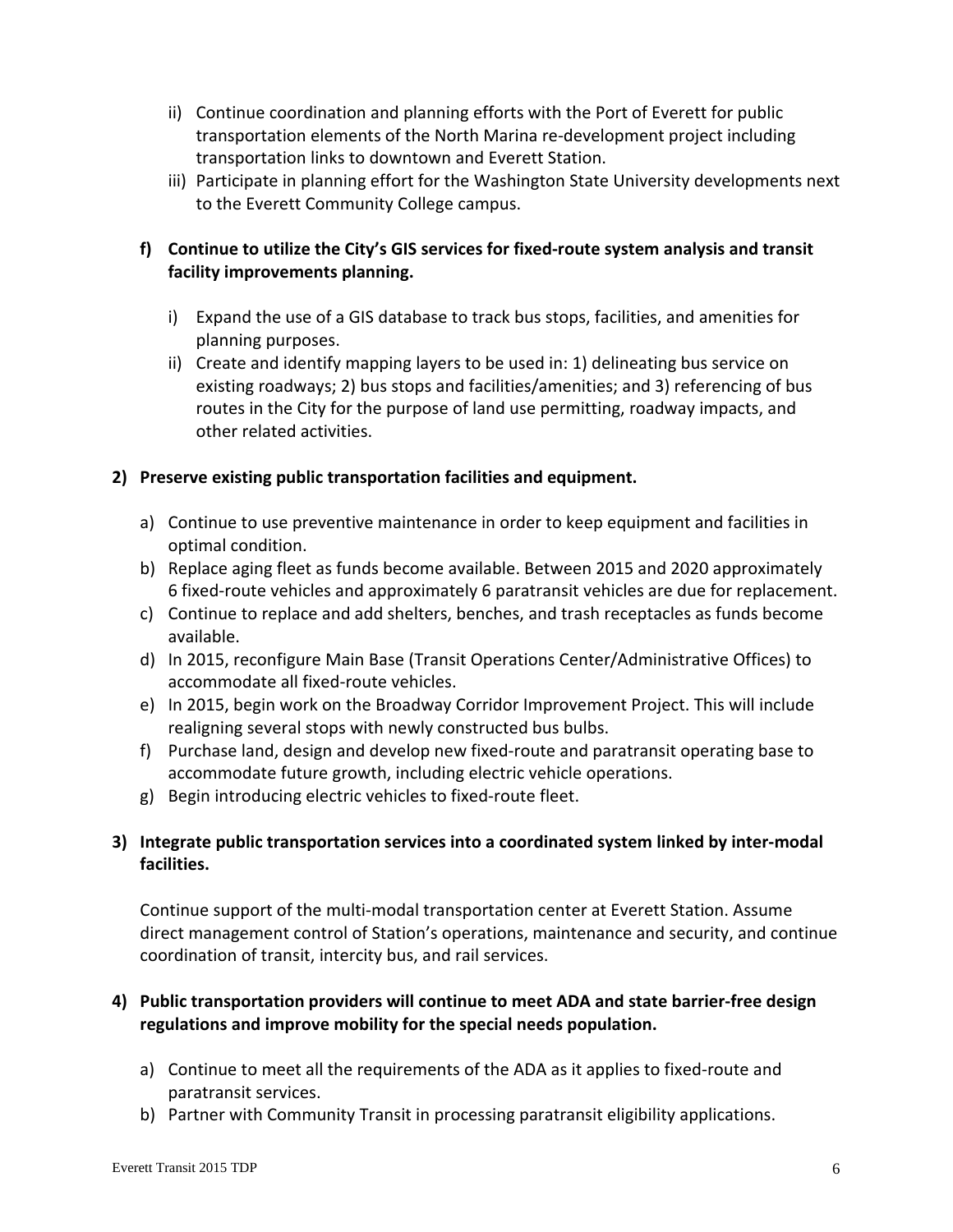- c) Provide all customer materials including schedule books and information brochures in alternative formats upon request.
- d) Ensure all capital facilities and telecommunication equipment will meet ADA requirements.
- **5) Improve and develop urban public transportation services, facilities, and programs, including as options HCT, HOV lanes, and transportation demand management (TDM), to respond to growth and to meet local and regional economic development, congestion, energy and clean air objectives.**

Everett Transit continues to work with other Puget Sound transportation agencies in the following activities: implementing smart card technology for fare payment; completion of the Puget Sound core HOV lanes; funding additional CTR efforts for employers implementing innovate trip reduction measures.

- **a) Continue implementation of the State's Commute Trip Reduction (CTR) Law.**
	- i) Evaluate and recommend modifications to affected employers' programs based on survey results, program reviews, and site visits.
	- ii) Continue to support affected employers' efforts to reduce single occupant vehicle commute trips and vehicle miles traveled by employees. Coordinate program efforts with WSDOT, Snohomish County, and Community Transit.
	- iii) As needed, update the City's existing CTR ordinance to reflect changes in state law and continue to participate in local, regional, and state efforts for training.
	- iv) Pursue grant opportunities that allow for the expansion of TDM measures in the City.
	- v) Use grant funding to develop and launch a community‐based program, Everett in Motion, which provides incentives and information in order to reduce the number of all single‐occupant vehicle trips in Everett.

### **b) Increase participation in the City's CTR program (MOVE).**

- i) Continue to promote the use of alternative modes of commuting by City employees.
- ii) Continue to implement the expansion of the MOVE program with a series of new transportation demand management promotional measures including but not limited to our in‐house customized ride‐matching system.
- iii) Update and distribute the MOVE program brochure to all City employees. Expand the MOVE program with additional marketing and promotions to targeted groups of employees that will increase the use of alternative modes of commuting.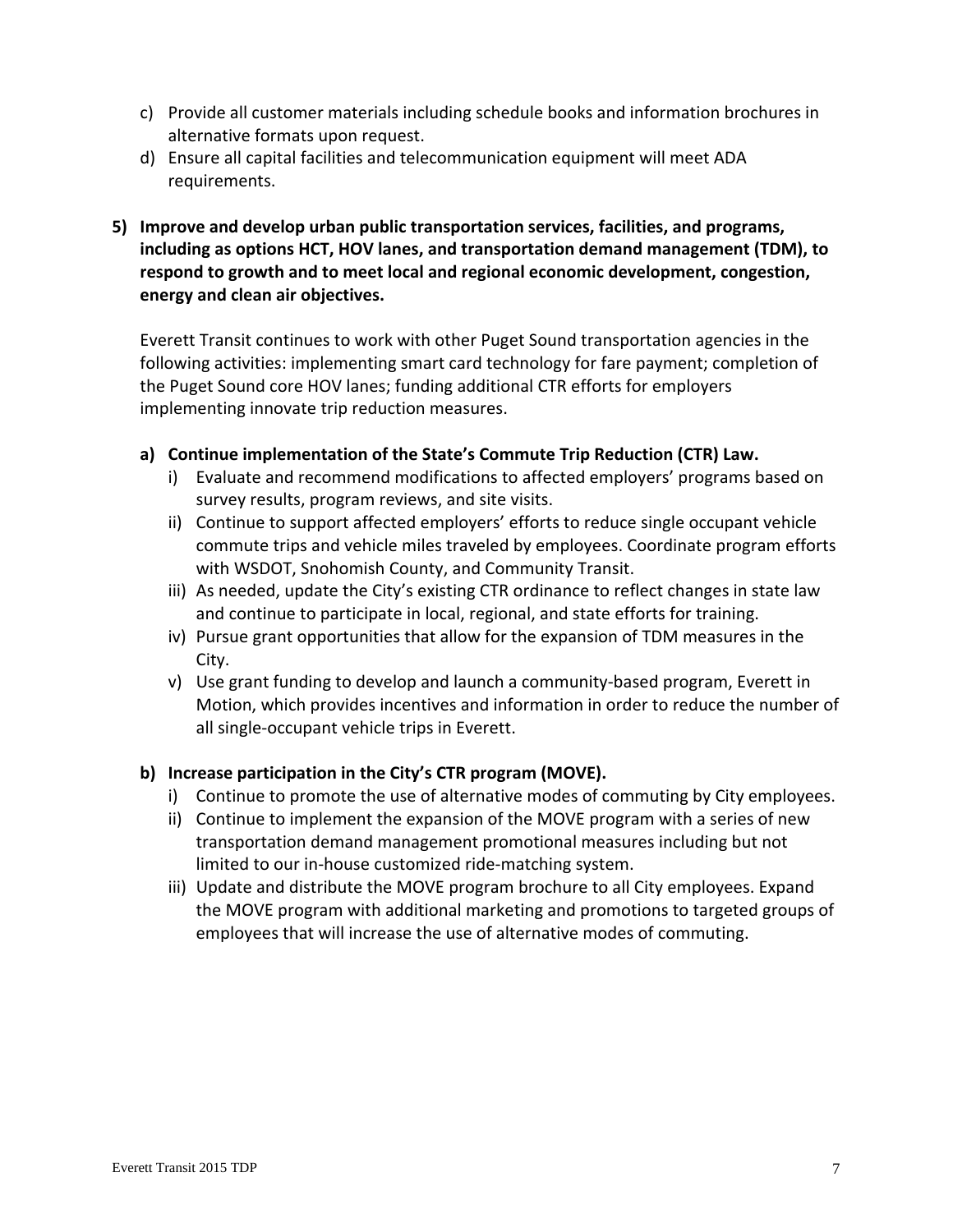# **Section VII: Proposed Changes, 2015-2020**

|                   | 2015                                                                                     |
|-------------------|------------------------------------------------------------------------------------------|
| <b>SERVICES</b>   | Increase fixed-route service by 1,326 revenue hours over 2014 levels.                    |
|                   | Increase paratransit service by 466 revenue hours over 2014 levels.                      |
| <b>FACILITIES</b> | Preventive Maintenance project for water intrusion repair, brick resealing and           |
|                   | restoration, emergency call station upgrade and repair, PA system repair and upgrade.    |
| <b>EQUIPMENT</b>  | No change.                                                                               |
|                   |                                                                                          |
|                   | 2016                                                                                     |
| <b>SERVICES</b>   | Increase fixed-route service by 2,653 revenue hours over 2015 levels.                    |
|                   | Increase paratransit service by 471 revenue hours over 2015 levels.                      |
|                   | Everett Station Preventative Maintenance: resurface and restriping of parking lots, HVAC |
| <b>FACILITIES</b> | repair, replace Electric Submeter Panel, replace glass in 19 bus shelters.               |
|                   | Everett Station camera system upgrades.                                                  |
|                   | Purchase property and begin design of new operations base.                               |
| <b>EQUIPMENT</b>  | Replace 3 Paratransit vans.                                                              |
|                   |                                                                                          |
|                   | 2017                                                                                     |
| <b>SERVICES</b>   | No change in fixed-route service revenue hours.                                          |
|                   | Increase paratransit service by 476 revenue hours over 2016 levels.                      |
| <b>FACILITIES</b> | Everett Station Preventive Maintenance: CCTV Replacement/upgrade                         |
|                   | Finish design and begin building new operations base to be occupied by July 2018.        |
| <b>EQUIPMENT</b>  | No change.                                                                               |
|                   |                                                                                          |
|                   | 2018                                                                                     |
| <b>SERVICES</b>   | No change in fixed-route service revenue hours.                                          |
|                   | Increase paratransit service by 481 revenue hours over 2017 levels.                      |
| <b>FACILITIES</b> | Everett Station Preventative Maintenance: building access management system              |
|                   | (security).                                                                              |
| <b>EQUIPMENT</b>  | Replace 6 Fixed-route vehicles with electric buses.<br>Replace 3 Paratransit vans.       |
|                   |                                                                                          |
|                   |                                                                                          |
|                   | 2019                                                                                     |
| <b>SERVICES</b>   | No change in fixed-route service revenue hours.                                          |
|                   | Increase paratransit service by 485 revenue hours over 2018 levels.                      |
| <b>FACILITIES</b> | No change.                                                                               |
| <b>EQUIPMENT</b>  | No change.                                                                               |
|                   | 2020                                                                                     |
|                   | No change in fixed-route service revenue hours.                                          |
| <b>SERVICES</b>   | Increase paratransit service by 490 revenue hours over 2019 levels.                      |
| <b>FACILITIES</b> | No change.                                                                               |
| <b>EQUIPMENT</b>  | No change.                                                                               |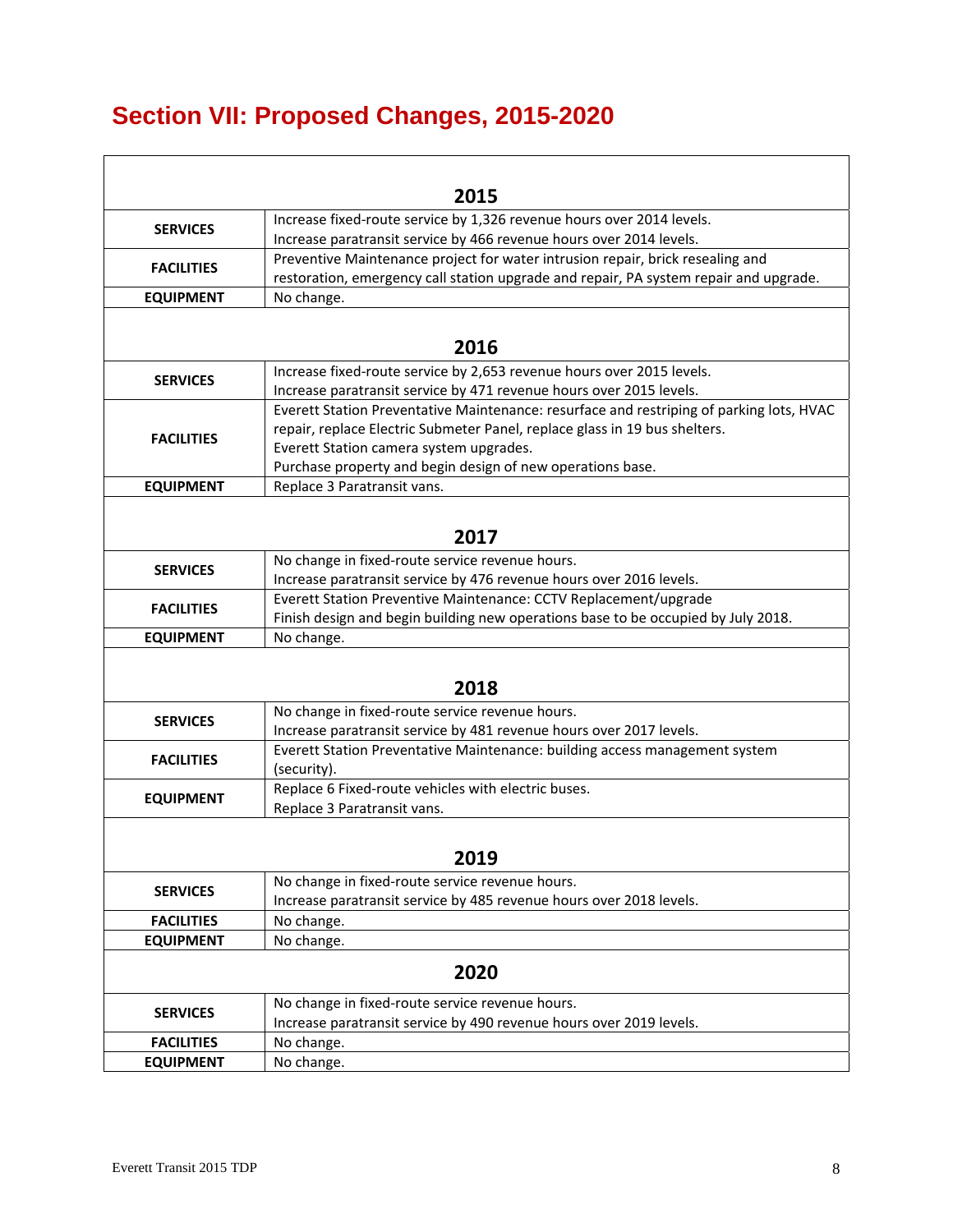|  |  | <b>Section VIII: Capital Improvement Program, 2015-2020</b> |  |  |
|--|--|-------------------------------------------------------------|--|--|
|--|--|-------------------------------------------------------------|--|--|

| <b>Preservation</b>          | 2015    | 2016      | 2017      | 2018      | 2019 | 2020        |
|------------------------------|---------|-----------|-----------|-----------|------|-------------|
| Maintenance Equipment        |         |           |           |           |      |             |
| <b>Paratransit Vehicles</b>  |         | 350,000   |           | 266,945   |      |             |
| <b>Transit Buses</b>         |         |           |           | 6,000,000 |      |             |
| <b>Transit Centers</b>       | 550,729 | 387,528   | 87,528    | 87,528    |      |             |
| <b>Operations Center</b>     |         | 2,020,000 | 1,600,000 |           |      |             |
| <b>Transit Shelters</b>      |         |           |           |           |      |             |
| <b>Technology Upgrades</b>   | 155,937 |           |           |           |      |             |
| <b>Support Equipment</b>     |         |           |           |           |      |             |
| Improvement                  |         |           |           |           |      |             |
| Maintenance Equipment        |         |           |           |           |      |             |
| <b>Paratransit Vehicles</b>  |         |           |           |           |      |             |
| <b>Transit Buses</b>         |         |           |           |           |      |             |
| <b>Transit Centers</b>       |         |           |           |           |      |             |
| <b>Transit Shelters</b>      |         |           |           |           |      |             |
| Parking Garage               |         |           |           |           |      |             |
| <b>Operations Center</b>     |         |           |           |           |      |             |
| <b>Support Equipment</b>     |         |           |           |           |      |             |
| <b>Total Capital Expense</b> | 706,666 | 2,757,528 | 1,687,528 | 6,354,473 | 0    | $\mathbf 0$ |

# **Section IX: Operating Data 2014-2020**

| <b>Fixed Route Services</b>                                                                                                        | 2014           | 2015      | 2016      | 2017      | 2018      | 2019      | 2020      |
|------------------------------------------------------------------------------------------------------------------------------------|----------------|-----------|-----------|-----------|-----------|-----------|-----------|
| Revenue Vehicle Hours                                                                                                              | 99,474         | 100,800   | 103,453   | 103,453   | 103,453   | 103,453   | 103,453   |
| <b>Total Vehicle Hours</b>                                                                                                         | 106,246        | 107,663   | 110,496   | 110,496   | 110,496   | 110,496   | 110,496   |
| Revenue Vehicle Miles                                                                                                              | 1,185,361      | 1,201,166 | 1,232,775 | 1,232,775 | 1,232,775 | 1,232,775 | 1,232,775 |
| <b>Total Vehicle Miles</b>                                                                                                         | 1,340,148      | 1,358,017 | 1,393,754 | 1,393,754 | 1,393,754 | 1,393,754 | 1,393,754 |
| Passenger Trips                                                                                                                    | 1,971,113      | 1,997,395 | 2,049,958 | 2,049,958 | 2,049,958 | 2,049,958 | 2,049,958 |
| Fatalities                                                                                                                         |                |           |           |           |           |           |           |
| Reportable Injuries                                                                                                                |                |           |           |           |           |           |           |
| Collisions                                                                                                                         |                |           |           |           |           |           |           |
| Diesel Fuel Consumed (gallons)                                                                                                     | 308,346        | 312,457   | 320,680   | 320.680   | 320.680   | 320,680   | 320,680   |
|                                                                                                                                    |                |           |           |           |           |           |           |
|                                                                                                                                    |                |           |           |           |           |           |           |
| <b>Demand Response Services</b>                                                                                                    | 2014           | 2015      | 2016      | 2017      | 2018      | 2019      | 2020      |
| Revenue Vehicle Hours                                                                                                              | 46.640         | 47,106    | 47,577    | 48,053    | 48,534    | 49.019    | 49,509    |
| <b>Total Vehicle Hours</b>                                                                                                         | 50,047         | 50,547    | 51,053    | 51,563    | 52,079    | 52,600    | 53,126    |
| Revenue Vehicle Miles                                                                                                              | 548,542        | 554,027   | 559,568   | 565,163   | 570,815   | 576,523   | 582,288   |
| <b>Total Vehicle Miles</b>                                                                                                         | 610,151        | 616,253   | 622,415   | 628,639   | 634,926   | 641,275   | 647,688   |
| Passenger Trips                                                                                                                    | 120,739        | 121,946   | 123,166   | 124,398   | 125,641   | 126,898   | 128,167   |
| <b>Fatalities</b>                                                                                                                  | $\Omega$       |           |           |           |           |           |           |
| Reportable Injuries                                                                                                                | 0 <sup>1</sup> |           |           |           |           |           |           |
| Collisions                                                                                                                         | $\Omega$       |           |           |           |           |           |           |
| Gasoline & Diesel Fuel Consumed (gallons)                                                                                          | 112,297        | 113,420   | 114,554   | 115,700   | 116,857   | 118,025   | 119,206   |
| Note: The 2014 report stated DR 2013 gasoline fuel consumed was 9,853. The diesel fuel consumed was an additional 104,333 gallons. |                |           |           |           |           |           |           |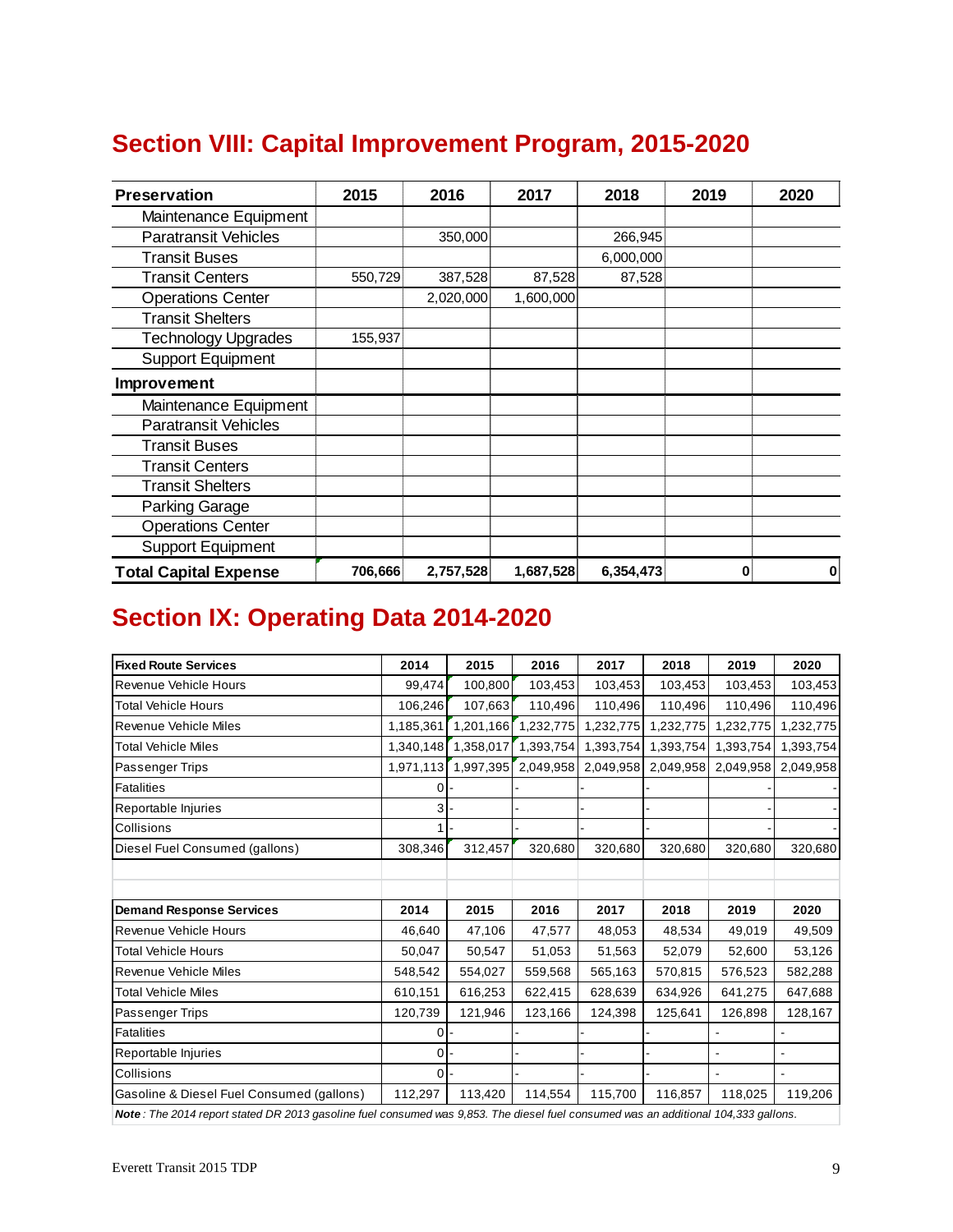## **Section X: Operating and Capital Revenue and Expenditures 2014-2020**

| <b>Operating Revenue and Expenditures</b> | 2014                     | 2015                     | 2016                     | 2017                     | 2018                     | 2019                     | 2020                     |
|-------------------------------------------|--------------------------|--------------------------|--------------------------|--------------------------|--------------------------|--------------------------|--------------------------|
|                                           | <b>Actuals</b>           | <b>Budgeted</b>          | <b>Estimated</b>         | <b>Estimated</b>         | <b>Estimated</b>         | <b>Estimated</b>         | <b>Estimated</b>         |
| Beginning Balance - January 1,            | 8,061,746                | 7,984,136                | 7,069,212                | 7,276,497                | 5,718,338                | 5,739,518                | 5,517,391                |
| <b>Revenues</b>                           |                          |                          |                          |                          |                          |                          |                          |
| Sales Tax (1)                             | 17,315,413               | 17,280,856               | 18,317,707               | 18,867,239               | 19,433,256               | 20,016,253               | 20,616,741               |
| Farebox (2)                               | 1,554,056                | 1,728,750                | 1,652,513                | 1,652,513                | 1,652,513                | 1,652,513                | 1,700,000                |
| <b>Sales Tax Mitigation (3)</b>           | 239,716                  | 241,604                  | 241,604                  | 241,604                  | 241,604                  | 241,604                  | 241,604                  |
| FTA Preventive Maintenance (4)            | 509,717                  | 1,016,594                | 1,353,882                | 1,263,551                | 1,263,550                | 1,263,550                | 1,263,550                |
| <b>State Operating Grants (5)</b>         | 582,123                  | 463,183                  | 690,300                  | 690,300                  | 1,005,300                | 1,005,300                | 1,005,300                |
| <b>Everett Station (3)</b>                | 1,061,363                | 907,078                  | 1,098,140                | 1,098,140                | 1,098,140                | 1,098,140                | 1,098,140                |
| Other(3)                                  | 375,754                  | 113,735                  | 258,466                  | 258,466                  | 258,466                  | 258,466                  | 258,466                  |
| <b>Total Operating Revenues</b>           | 21,638,142               | 21,751,800               | 23,612,612               | 24,071,813               | 24,952,829               | 25,535,826               | 26,183,801               |
| <b>Expenditures</b>                       |                          |                          |                          |                          |                          |                          |                          |
| Fixed Route-P&M (A)                       | 12,989,696               | 13,557,020               | 13,903,681               | 14,459,828               | 15,038,221               | 15,639,750               | 16,265,340               |
| SWIFT BRT Tax Share (B)                   | 1,425,133                | 1,440,071                | 1,526,476                | 1,572,270                | 1,619,438                | 1,668,021                | 1,718,062                |
| Paratransit ADA-P&M (A)                   | 4,240,372                | 4,601,491                | 4,837,551                | 5,031,053                | 5,232,295                | 5,441,587                | 5,659,250                |
| Everett Station (C)                       | 1,257,809                | 1,134,768                | 1,146,116                | 1,157,577                | 1,169,153                | 1,180,844                | 1,192,653                |
| <b>Administrative Expense (C)</b>         | 1,595,859                | 1,933,374                | 1,773,998                | 1,791,738                | 1,809,656                | 1,827,752                | 1,846,030                |
| Transfer to Capital Reserve (D)           | 206,882                  |                          | 217,506                  | 1,617,506                | 62,886                   |                          |                          |
| <b>Total Expenses</b>                     | 21,715,751               | 22,666,724               | 23,405,327               | 25.629.972               | 24,931,648               | 25,757,954               | 26,681,335               |
| Ending Balance - December 31,             | 7,984,137                | 7,069,212                | 7,276,497                | 5,718,338                | 5,739,518                | 5,517,391                | 5,019,857                |
|                                           |                          |                          |                          |                          |                          |                          |                          |
| <b>Capital Revenue and Expenditures</b>   | 2014                     | 2015                     | 2016                     | 2017                     | 2018                     | 2019                     | 2020                     |
| Beginning Balance - January 1,            | 622,060                  | 670,168                  | 716,919                  | 246,919                  | 246,918                  | 246,918                  | 246,918                  |
| Capital                                   |                          |                          |                          |                          |                          |                          |                          |
| Revenue                                   |                          |                          |                          |                          |                          |                          |                          |
| Federal Sec.5307 Grants                   | 198,789                  | 6,454                    | 70.022                   | 70.022                   | 70.022                   | $\overline{\phantom{a}}$ | $\blacksquare$           |
| Federal Sec.5309 Grants                   | 12,962                   |                          |                          |                          |                          | $\overline{a}$           | $\overline{\phantom{a}}$ |
| Federal Sec.5339 Grants                   | $\overline{\phantom{a}}$ |                          | $\overline{a}$           | $\overline{\phantom{a}}$ | 221,565                  | $\overline{\phantom{a}}$ | $\overline{\phantom{a}}$ |
| <b>FTA Formula Grants</b>                 | $\overline{a}$           | 746,963                  |                          |                          |                          | $\sim$                   | $\overline{a}$           |
| <b>Transfer From Operating Reserve</b>    | 206,882                  | $\overline{\phantom{a}}$ | 217,506                  | 1,617,506                | 62,886                   | $\sim$                   | $\overline{a}$           |
| Sale of assets                            |                          |                          | 2,000,000                |                          |                          | $\overline{\phantom{a}}$ | $\overline{a}$           |
| <b>Total Available</b>                    | 418.633                  | 753,417                  | 2,287,528                | 1,687,528                | 354,473                  | $\overline{a}$           | $\overline{a}$           |
| <b>Expenditures</b>                       |                          |                          |                          |                          |                          |                          |                          |
| System P&M (Provide Detail)               |                          |                          |                          |                          |                          |                          |                          |
| <b>Paratransit Fleet Replacement</b>      | $\overline{\phantom{a}}$ | $\overline{\phantom{a}}$ | 350,000                  | $\overline{a}$           | 266,945                  | $\overline{\phantom{a}}$ | $\blacksquare$           |
| <b>Operations Base Roof Repair</b>        | $\overline{a}$           | $\overline{\phantom{a}}$ | 20,000                   | $\overline{a}$           | $\overline{a}$           | $\overline{a}$           | $\overline{a}$           |
| Camera Equipment Upgrade Evt St           | $\overline{a}$           | $\blacksquare$           | 300,000                  | $\overline{a}$           | $\overline{\phantom{a}}$ | $\overline{a}$           | $\overline{a}$           |
| <b>Bus Maintenance Equipment</b>          | 112,303                  | $\overline{\phantom{a}}$ | $\blacksquare$           | $\overline{\phantom{a}}$ | $\overline{\phantom{a}}$ | $\blacksquare$           | $\overline{\phantom{a}}$ |
| <b>Radio System Upgrade</b>               | 2,184                    | $\overline{\phantom{a}}$ | $\overline{\phantom{a}}$ | $\overline{\phantom{a}}$ | $\overline{\phantom{a}}$ | $\overline{\phantom{a}}$ | $\overline{\phantom{a}}$ |
| <b>Computer &amp; Technology Upgrades</b> | 18,386                   | 155,937                  | $\blacksquare$           | $\overline{\phantom{a}}$ | $\overline{\phantom{a}}$ | $\overline{\phantom{a}}$ | $\overline{\phantom{a}}$ |
| <b>Transit Enhancements</b>               | 72,634                   | $\overline{\phantom{a}}$ |                          |                          | $\overline{\phantom{a}}$ | $\overline{\phantom{a}}$ | $\overline{\phantom{a}}$ |
| <b>New Operations Base</b>                | $\overline{\phantom{a}}$ | $\blacksquare$           | 2,000,000                | 1,600,000                | $\overline{a}$           | $\overline{\phantom{a}}$ | $\blacksquare$           |
| <b>Everett Station remodel</b>            | $\blacksquare$           | 550,729                  | 87,528                   | 87,528                   | 87,528                   | $\blacksquare$           | $\blacksquare$           |
| <b>System Expansion (Provide Detail)</b>  |                          |                          |                          |                          |                          |                          | $\overline{\phantom{a}}$ |
| <b>Everett Station Parking Garage</b>     | 165,018                  |                          |                          |                          |                          | $\blacksquare$           | $\overline{a}$           |
| <b>Total Capital Obligations</b>          | 370,525                  | 706,666                  | 2,757,528                | 1,687,528                | 354,473                  |                          |                          |
| Ending Balance - December 31,             | 670.168                  | 716.919                  | 246.919                  | 246.918                  | 246,918                  | 246.918                  | 246.918                  |

(1) Sales tax revenue is higher than anticipated for 2015 budget. Projected growth from 2016 to 2020 is a conservative 3% per year.

(2) There is no anticipated growth in Farebox revenues until 2020.

(3) There is no anticipated growth in sales tax mitigation, Everett Station revenue and other miscellaneous revenues from 2016‐2020.

(4) The application of FTA grant funds to vehicle preventive maintenance is included in the PSRC TIP for the years 2015‐2017.

(5) There is a significant growth in State operating grants for 2016 ‐ 2019.

(A) Costs are expected to grow at an average rate of 4% per year through 2020.

(B) Everett Transit and Community Transit entered into an interlocal agreement from December 2007 through December 2022 to share sales and use tax at 0.005% of sales and use activity in the City of Everett. This tax share therefore fluctuates according to sale and use activity as projected in sales tax (1).

(C) Everett Station and Administrative expenses are expected to grow at an average annual rate of 1%.

(D) Transfers are made from operating reserves to capital reserves as required for local match of anticipated federal grant funds. **Note:** ET projects expenditures in both operations and capital/projects within the constraints of reasonably identifiable funding sources. Without an identified source for the buses and final operations base costs, those projects are not included in Section X.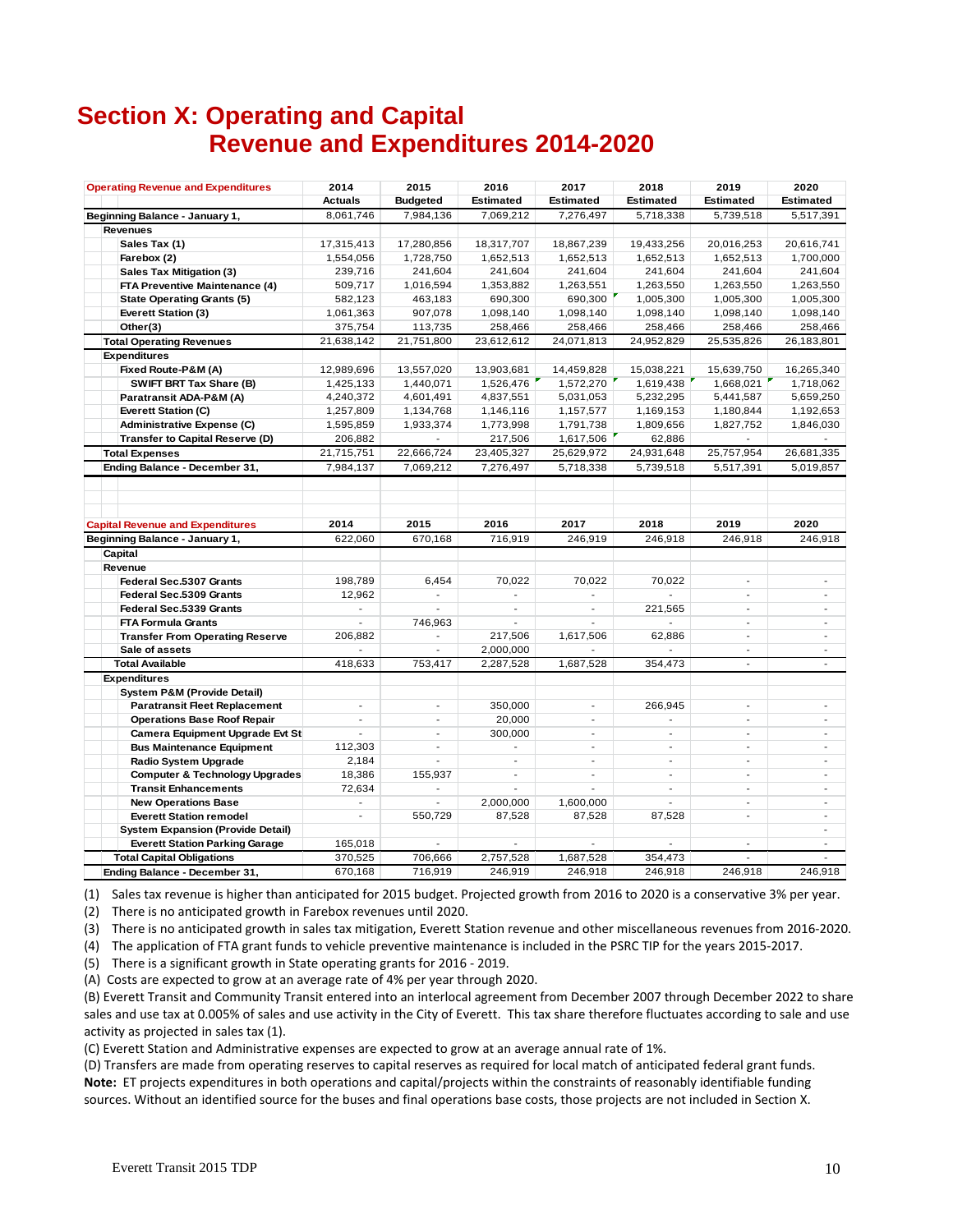# **Appendices:**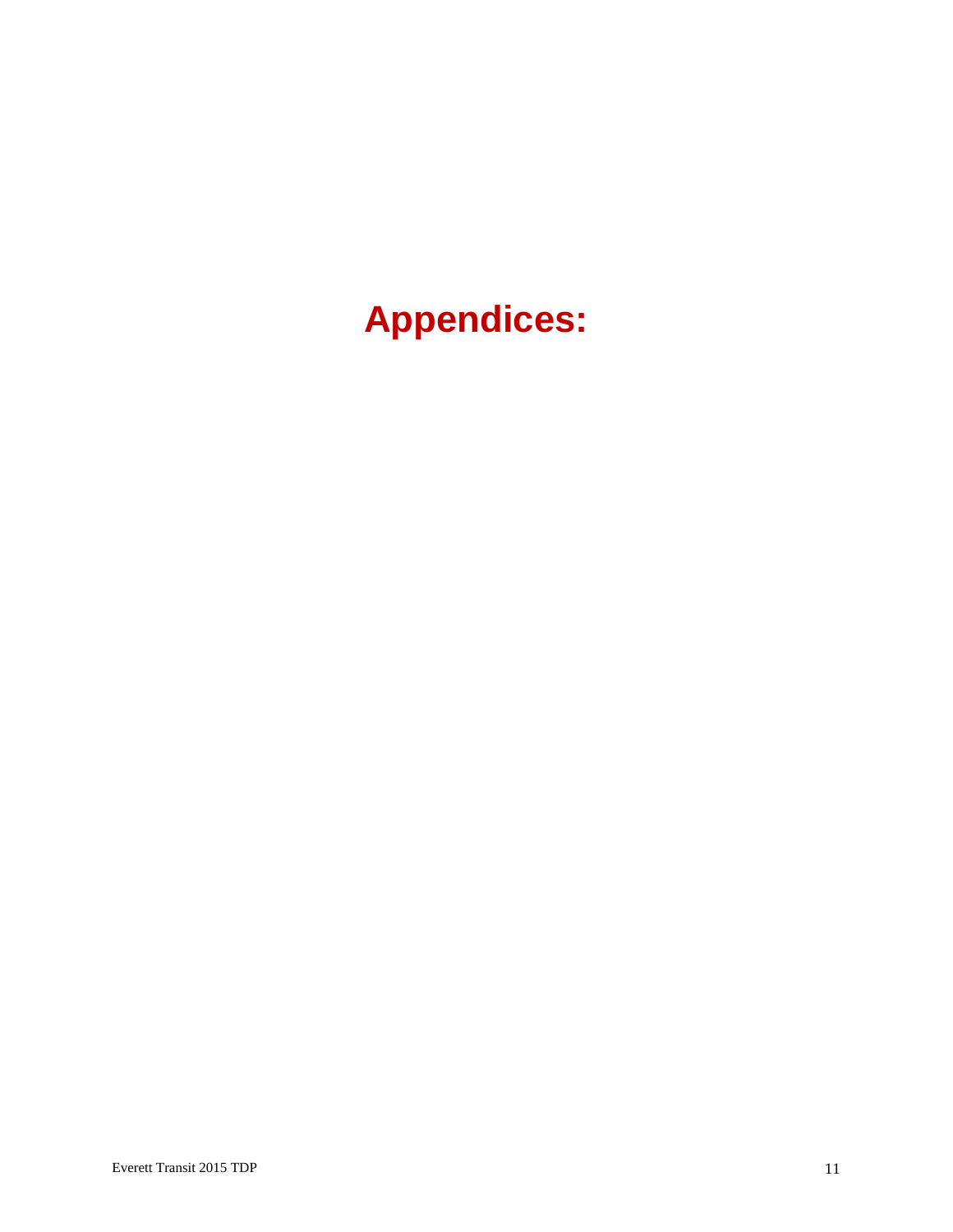# **Equipment, Facilities & Rolling Stock**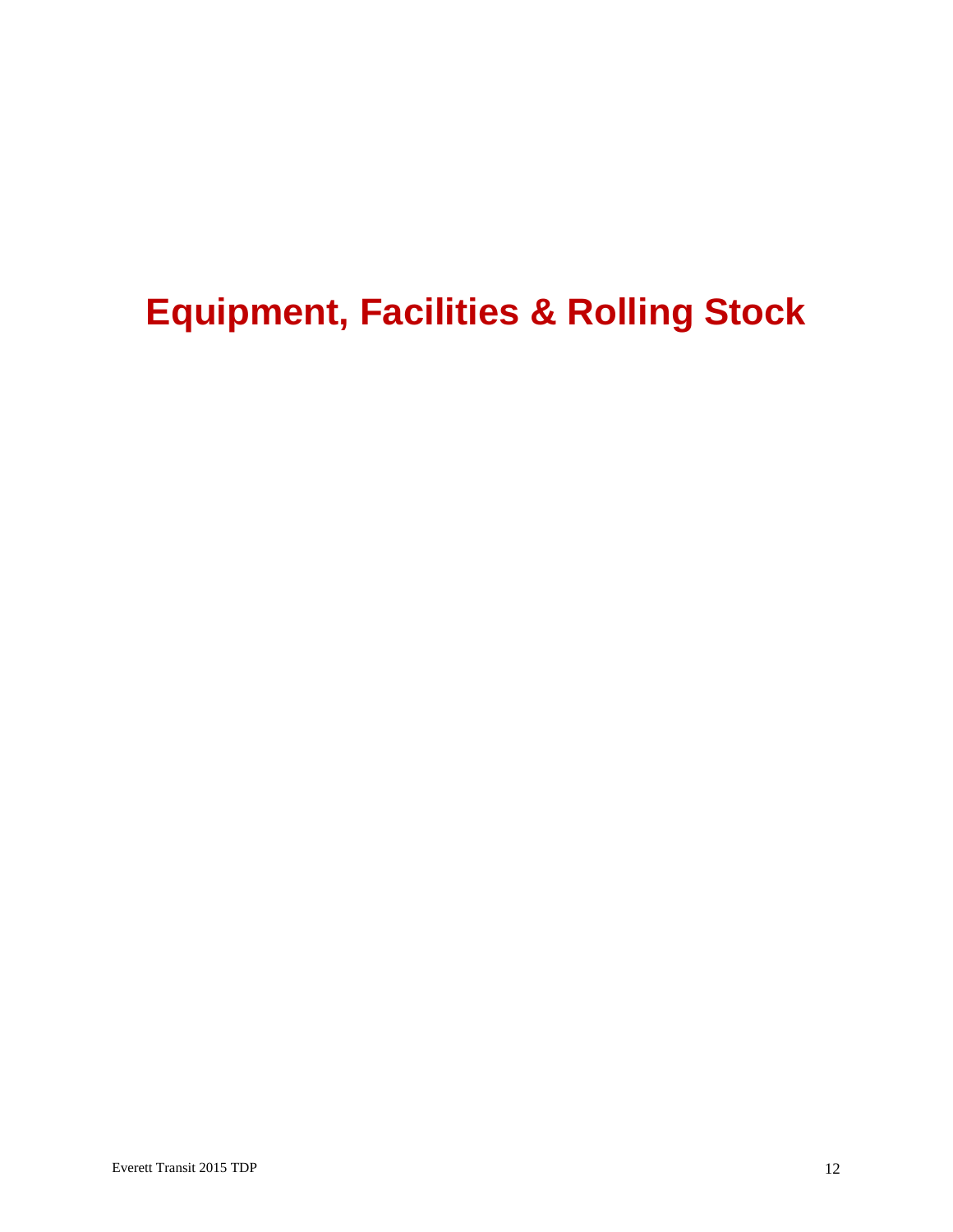|              |                                       | <b>Public Transportation Management System</b> |                |                                            |                           |                                                                                       |                                           |              |
|--------------|---------------------------------------|------------------------------------------------|----------------|--------------------------------------------|---------------------------|---------------------------------------------------------------------------------------|-------------------------------------------|--------------|
|              | <b>Owned Equipment Inventory</b>      |                                                |                |                                            |                           |                                                                                       |                                           |              |
|              |                                       |                                                |                |                                            |                           |                                                                                       |                                           |              |
|              | Agency/Organization:                  | Everett Transit                                |                |                                            |                           |                                                                                       |                                           |              |
|              | Date:                                 | December 31, 2014                              |                |                                            |                           |                                                                                       |                                           |              |
|              |                                       |                                                |                |                                            |                           |                                                                                       |                                           |              |
|              | <b>Equipment Code and Description</b> | <b>Condition</b><br>(points)                   | Age<br>(years) | Remaining<br><b>Useful Life</b><br>(years) | Replacement<br>$Cost(\$)$ | <b>Comments</b><br>(If more than two lines, please<br>attach a separate comment page) | Agency<br><b>Vehicle</b><br><b>Number</b> |              |
| $\mathbf{1}$ | 1992 CUMMINS 600DFGB                  |                                                | 80             | 22                                         | $\mathbf{0}$              | \$195K                                                                                | VIN: J910426848                           | M0002        |
| 2            | 1989 CLARK GPS25                      |                                                | 80             | 25                                         | 0                         | \$72K                                                                                 | VIN: 0657-6925                            | M0003        |
| 3            | 1991 HIWAY E2020                      |                                                | 70             | 23                                         | 0                         | \$41K                                                                                 | VIN: 94656                                | N0001        |
| 4            | 1995 HYDRO T3500                      |                                                | 80             | 19                                         | $\mathbf 0$               | <b>\$26K</b>                                                                          | VIN: 1H9CSC155S1120854                    | T0009        |
| 5            | 2002 CHEV EXPRESS VAN                 |                                                | 80             | 12                                         | 3                         | <b>\$56K</b>                                                                          | VIN: 1GNGG25R921247745                    | V0128        |
| 6            | 2005 CHEV EXPRESS VAN                 |                                                | 80             | 9                                          | 6                         | \$54K                                                                                 | VIN: 1GNFH15T351262146                    | V0170        |
| 7            | 2005 CHEV VENTURE                     |                                                | 80             | 9                                          | $\mathbf{2}$              | \$34K                                                                                 | VIN: 1GNDVQ3E25D130766                    | V0161        |
| 8            | 2005 CHEV EXPRESS VAN                 |                                                | 80             | 9                                          | 6                         | \$46K                                                                                 | VIN: 1GNFH15T161225467                    | V0156        |
| 9            | 2006 HONDA GX390                      |                                                | 80             | 8                                          | 2                         | \$11K                                                                                 | <b>VIN: FCANK-1125007</b>                 | M0060        |
| 10           | 2008 GLOBAL ELE MTRS e4               |                                                | 85             | 6                                          | 4                         | \$26K                                                                                 | VIN: 5ASAG47418F045842                    | <b>S0120</b> |
| 11           | 2008 GLOBAL ELE MTRS e4               |                                                | 85             | 6                                          | 4                         | <b>\$27K</b>                                                                          | VIN: 5ASAK27468F045841                    | S0121        |
| 12           | 2008 GLOBAL ELE MTRS e4               |                                                | 85             | 6                                          | 4                         | <b>\$24K</b>                                                                          | VIN: 5ASAK274X8F045843                    | S0122        |
| 13           | 2006 DAEWOO GC25E-3                   |                                                | 85             | 8                                          | 12                        | \$42K                                                                                 | VIN: FQ-00524                             | M0065        |
| 14           | 2008 FORD F350                        |                                                | 85             | 6                                          | 5                         | \$73K                                                                                 | VIN: 1FTWX30528EB26037                    | V0183        |
| 15           | 2009 ALUM-LINE TRAILER                |                                                | 100            | 5                                          | 6                         | \$38K                                                                                 | VIN: 1A9FB142692241881                    | T0060        |
| 16           | 2010 TOYOTA PRIUS II                  |                                                | 90             | 4                                          | 11                        | \$48K                                                                                 | VIN: JTDKN3DU9A0116212                    | A0057        |
| 17           | 2010 FORD ESCAPE HYBRID               |                                                | 90             | 4                                          | 11                        | \$60K                                                                                 | VIN: 1FMCU5K3XBKA1553                     | V0228        |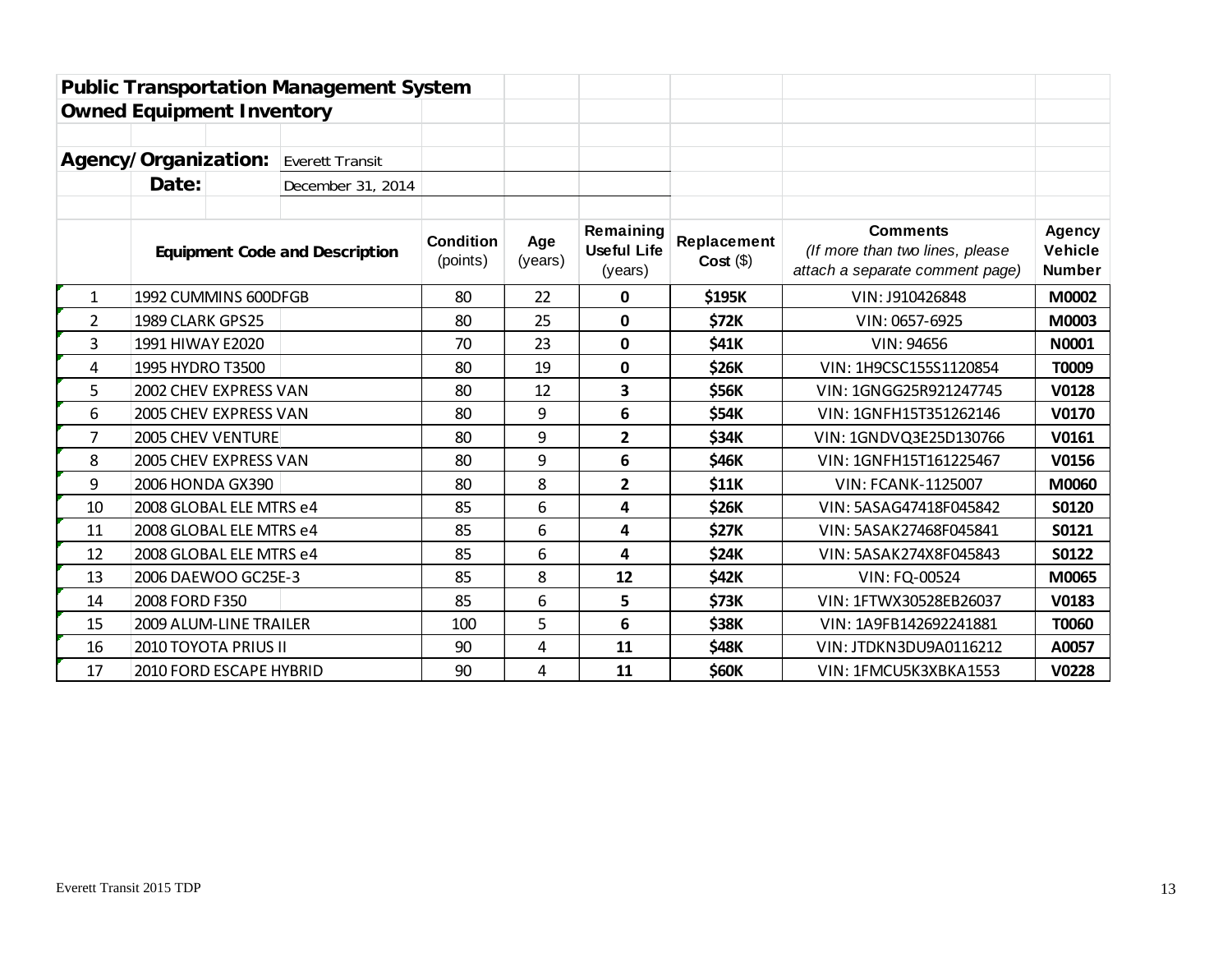|    |                         |                                 |                      | <b>Public Transportation Management System</b> |                       |                |                                            |                        |                                                                                                          |
|----|-------------------------|---------------------------------|----------------------|------------------------------------------------|-----------------------|----------------|--------------------------------------------|------------------------|----------------------------------------------------------------------------------------------------------|
|    |                         | <b>Owned Facility Inventory</b> |                      |                                                |                       |                |                                            |                        |                                                                                                          |
|    |                         |                                 |                      |                                                |                       |                |                                            |                        |                                                                                                          |
|    |                         | Agency/Organization:            |                      | <b>Everett Transit</b>                         |                       |                |                                            |                        |                                                                                                          |
|    |                         | Date:                           |                      | December 31, 2014                              |                       |                |                                            |                        |                                                                                                          |
|    |                         |                                 |                      |                                                |                       |                |                                            |                        |                                                                                                          |
|    |                         |                                 |                      |                                                |                       |                |                                            |                        |                                                                                                          |
|    | <b>Facility</b><br>Code |                                 | <b>Facility Name</b> |                                                | Condition<br>(points) | Age<br>(years) | Remaining<br><b>Useful Life</b><br>(years) | Replacement<br>Cost(5) | <b>Comments</b><br>(If more than two lines, please attach a separate<br>comment page)                    |
| 1. | 23                      | <b>Operations Center</b>        |                      |                                                | 80                    | 21             | 9                                          | \$2,344,980            | 3225 Cedar Street: Serves as the Administrative<br>and Operations Headquartes for transit service        |
| 2. | 11                      | Maintenance Center              |                      |                                                | 80                    | 21             | 9                                          | \$1,279,080            | 3227 Cedar Street: Serves as the location where<br>the transit fleet is maintained.                      |
| 3. | 17                      | <b>Everett Station</b>          |                      |                                                | 85                    | 12             | 38                                         | \$37,243,800           | 3201 Smith Avenue: Multimodal Facility                                                                   |
| 4. | 24                      | Administration Parking Lot      |                      |                                                | 90                    | 23             | $\overline{7}$                             | \$469,238              | 3225 Cedar Street: Provides general purpose,<br>disabled, and Rideshare parking for Transit<br>employees |
| 5. | 19                      | Bus Lot @ Operations Center     |                      |                                                | 90                    | 23             | $\overline{\mathbf{z}}$                    | \$1,095,050            | 3225 Cedar Street: Fixed route coach and<br>paratransit vehicle parking                                  |
| 6. | 06                      | <b>Mall Station</b>             |                      |                                                | 90                    | 8              | $\overline{\mathbf{z}}$                    | \$263,780              | 1330 SE Everett Mall Way                                                                                 |
| 7. | 06                      | <b>College Station</b>          |                      |                                                | 95                    | 6              | 9                                          | \$3,590,400            | 2200 Tower Street: Transit Center                                                                        |
| 8. | 06                      | <b>BRT North Terminal</b>       |                      |                                                | 95                    | 5.             | 15                                         | \$2,521,684            | 3301 Smith Avenue: bus rapid transit terminal                                                            |
| 9. | 24                      | <b>Casino Comfort Station</b>   |                      |                                                | 95                    | 5.             | 20                                         | \$64,950               | Casino Road: driver's break station                                                                      |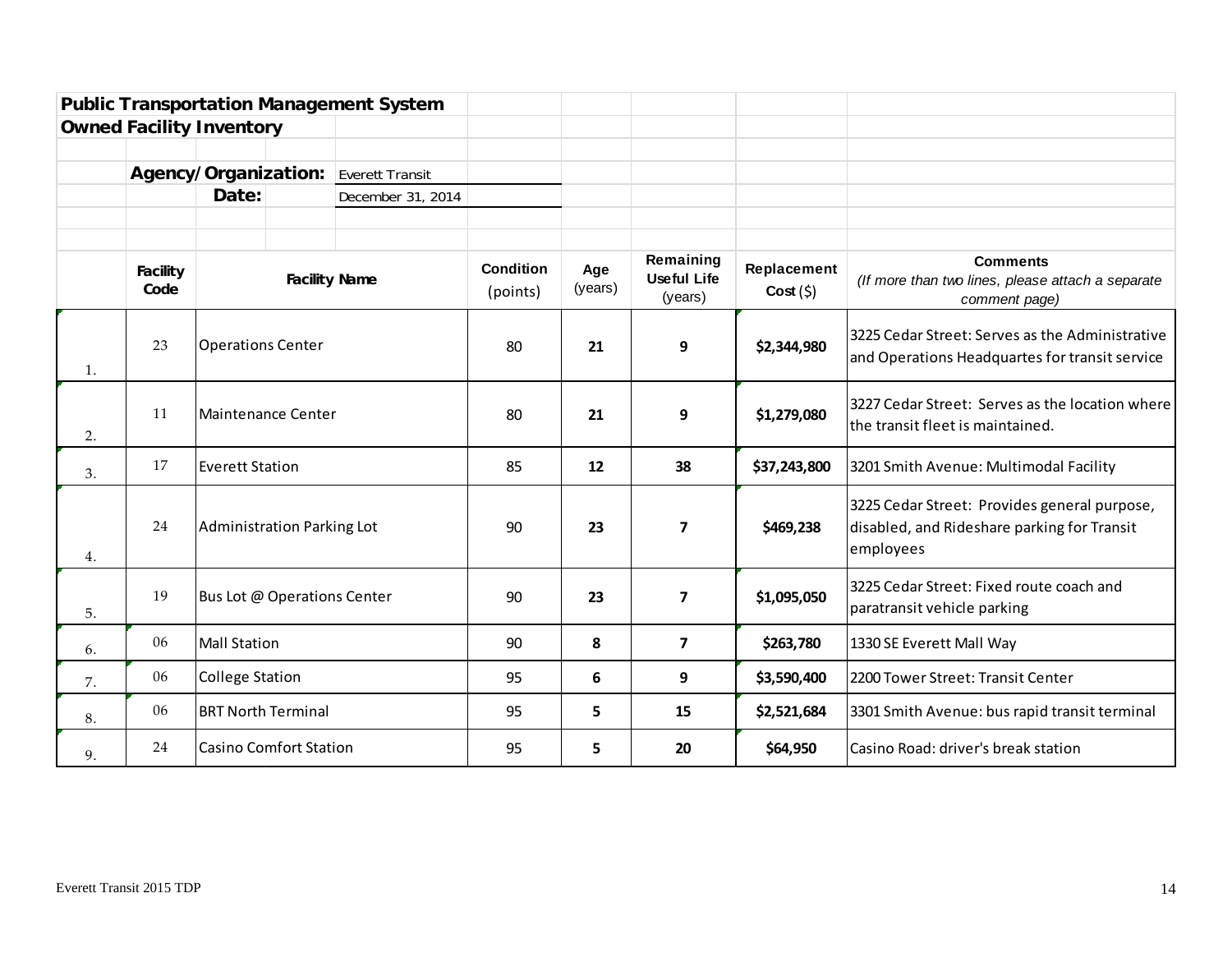|                | <b>Public Transportation Management System</b> |                        |                                           |                                                | I hereby certify that all information reported in this |                       |                 |                                            |                            |                                  |                            |                     |                                   |
|----------------|------------------------------------------------|------------------------|-------------------------------------------|------------------------------------------------|--------------------------------------------------------|-----------------------|-----------------|--------------------------------------------|----------------------------|----------------------------------|----------------------------|---------------------|-----------------------------------|
|                | <b>Owned Rolling Stock Inventory</b>           |                        |                                           | inventory reflects true, accurate and complete |                                                        |                       |                 |                                            |                            |                                  |                            |                     |                                   |
|                |                                                |                        |                                           |                                                | information for the agency/organization listed.        |                       |                 |                                            |                            |                                  |                            |                     |                                   |
|                | Agency/Organization:                           | <b>Everett Transit</b> |                                           |                                                |                                                        |                       |                 | <b>Director Transportation Services</b>    |                            |                                  |                            |                     |                                   |
|                | Date:                                          |                        | As of December 31, 2014                   |                                                |                                                        |                       |                 | Signature and Title                        |                            |                                  |                            | Date                |                                   |
|                |                                                |                        |                                           |                                                |                                                        |                       |                 |                                            |                            |                                  |                            |                     |                                   |
|                | Year/Make/Model                                | Vehicle<br>Code        | Vehicle<br>Identification<br>Number (VIN) | Agency<br>Vehicle<br>Number                    | Current<br>Odometer                                    | Condition<br>(points) | A ge<br>(years) | Remaining<br><b>Useful Life</b><br>(years) | Replaceme<br>nt<br>Cost \$ | <b>ADA</b><br>Access<br>(yes/no) | <b>Seating</b><br>Capacity | Fuel<br><b>Type</b> | <b>WSDOT</b><br>Title<br>(yes/no) |
| $\mathbf{1}$   | 1994 ORION 5.501                               | 01                     | 2B1569R75R6031784                         | B0106                                          | 584,135                                                | 60                    | 19              | $\mathbf 0$                                | 347K ea                    | Y                                | $43 + 2$                   | D                   | INO                               |
| $\overline{2}$ | 1994 ORION 5.501                               | 01                     | 2B1569R70R6031787                         | B0107                                          | 507,086                                                | 60                    | 19              | $\mathbf 0$                                | 347K ea                    | Υ                                | $43 + 2$                   | D                   | <b>NO</b>                         |
| 3              | 1996 ORION 5.501                               | 01                     | 2B1569R73T6032634                         | B0108                                          | 533,470                                                | 60                    | 19              | $\Omega$                                   | 347K ea                    | Y                                | $43 + 2$                   | D                   | INO                               |
| 4              | 1996 ORION 5.501                               | 01                     | 2B1569R75T6032635                         | B0109                                          | 636,466                                                | 60                    | 19              | $\mathbf 0$                                | 347K ea                    | Y                                | $43 + 2$                   | D                   | <b>NO</b>                         |
| 5              | 1996 ORION 5.501                               | 01                     | 2B1569R77T6032636                         | B0110                                          | 615,280                                                | 60                    | 19              | $\mathbf 0$                                | 347K ea                    | Y                                | $43 + 2$                   | D                   | <b>NO</b>                         |
| 6              | 1996 ORION 5.501                               | 01                     | 2B1569R79T6032637                         | B0111                                          | 632,986                                                | 60                    | 19              | $\mathbf 0$                                | 347K ea                    | Y                                | $43 + 2$                   | D                   | <b>NO</b>                         |
| $\overline{7}$ | 2001 ORION V 5.501                             | 01                     | 1VHAH3H2316501715                         | B0112                                          | 482,222                                                | 70                    | 12              | $\Omega$                                   | 347K ea                    | Y                                | $43 + 2$                   | D                   | <b>NO</b>                         |
| 8              | 2001 ORION V 5.501                             | 01                     | 1VHAH3H2516501716                         | B0113                                          | 512,641                                                | 50                    | 12              | $\Omega$                                   | 347K ea                    | Y                                | $43 + 2$                   | D                   | <b>NO</b>                         |
| 9              | 2001 ORION V 5.501                             | 01                     | 1VHAH3H2716501717                         | B0114                                          | 496,736                                                | 70                    | 12              | $\mathbf 0$                                | 347K ea                    | Y                                | $43 + 2$                   | D                   | <b>NO</b>                         |
| 10             | 2001 ORION V 5.501                             | 01                     | 1VHAH3H2916501718                         | B0115                                          | 442,498                                                | 70                    | 12              | $\mathbf 0$                                | 347K ea                    | Y                                | $43 + 2$                   | D                   | <b>NO</b>                         |
| 11             | 2001 ORION V 5.501                             | 01                     | 1VHAH3H2016501719                         | B0116                                          | 516,282                                                | 70                    | 12              | $\mathbf 0$                                | 347K ea                    | Υ                                | $43 + 2$                   | D                   | INO                               |
| 12             | 2001 ORION V 5.501                             | 01                     | 1VHAH3H2716501720                         | B0117                                          | 497,039                                                | 10                    | 12              | $\Omega$                                   | 347K ea                    | Υ                                | $43 + 2$                   | D                   | <b>NO</b>                         |
| 13             | 2001 ORION V 5.501                             | 01                     | 1VHAH3H2916501721                         | B0118                                          | 501,524                                                | 70                    | 12              | $\Omega$                                   | 347K ea                    | Y                                | $43 + 2$                   | D                   | <b>NO</b>                         |
| 14             | 2002 ORION V 5.501                             | 01                     | 1VHAH3H2926501879                         | B0119                                          | 450,222                                                | 60                    | 11              | $\mathbf{1}$                               | 347K ea                    | Y                                | $43 + 2$                   | D                   | <b>NO</b>                         |
| 15             | 2002 ORION V 5.501                             | 01                     | 1VHAH3H2126501892                         | B0120                                          | 535,428                                                | 60                    | 11              | $\mathbf 1$                                | 347K ea                    | Y                                | $43 + 2$                   | D                   | <b>NO</b>                         |
| 16             | 2002 ORION V 5.501                             | 01                     | 1VHAH3H2926501896                         | B0121                                          | 583,758                                                | 60                    | 11              | $\mathbf{1}$                               | 347K ea                    | Y                                | $43 + 2$                   | D                   | <b>NO</b>                         |
| 17             | 2002 ORION V 5.501                             | 01                     | 1VHAH3H2926501901                         | B0122                                          | 489,656                                                | 60                    | 11              | 1                                          | 347K ea                    | Y                                | $43 + 2$                   | D                   | INO                               |
| 18             | 2000 NEW FLYER D60HF                           | 05                     | 5FYD2PS00XU020477                         | <b>B0600</b>                                   | 405,444                                                | 70                    | 14              | 0                                          | \$666K                     | Y                                | $24 + 2$                   | D                   | <b>NO</b>                         |
| 19             | 2000 NEW FLYER D60HF                           | 05                     | 5FYD2PS02XU020478                         | B0601                                          | 388,807                                                | 70                    | 14              | $\Omega$                                   | \$663K                     | Y                                | $62 + 2$                   | D                   | <b>NO</b>                         |
| 20             | 2000 NEW FLYER D60HF                           | 05                     | 5FYD2PS04XU020479                         | B0602                                          | 394,442                                                | 70                    | 14              | $\mathbf 0$                                | \$663K                     | Y                                | $62 + 2$                   | D                   | <b>NO</b>                         |
| 21             | 2000 NEW FLYER D60HF                           | 05                     | 5FYD2PS00XU020480                         | B0603                                          | 363,980                                                | 70                    | 14              | 0                                          | \$662K                     | Y                                | $62 + 2$                   | D                   | <b>NO</b>                         |
| 22             | 2000 NEW FLYER D60HF                           | 05                     | 5FYD2PS02XU020481                         | B0604                                          | 383,615                                                | 70                    | 14              | $\mathbf 0$                                | \$662K                     | Y                                | $62 + 2$                   | D                   | <b>NO</b>                         |
| 23             | 2006 GILLIG G21B102N4                          | 02                     | 15GGB211561076823                         | B0300                                          | 363,650                                                | 90                    | 8               | 4                                          | \$514K                     | Y                                | $62 + 2$                   | D                   | <b>NO</b>                         |
| 24             | 2006 GILLIG G21B102N4                          | 02                     | 15GGB211761076824                         | B0301                                          | 403,348                                                | 90                    | 8               | 4                                          | \$475K                     | Y                                | $32 + 2$                   | D                   | <b>NO</b>                         |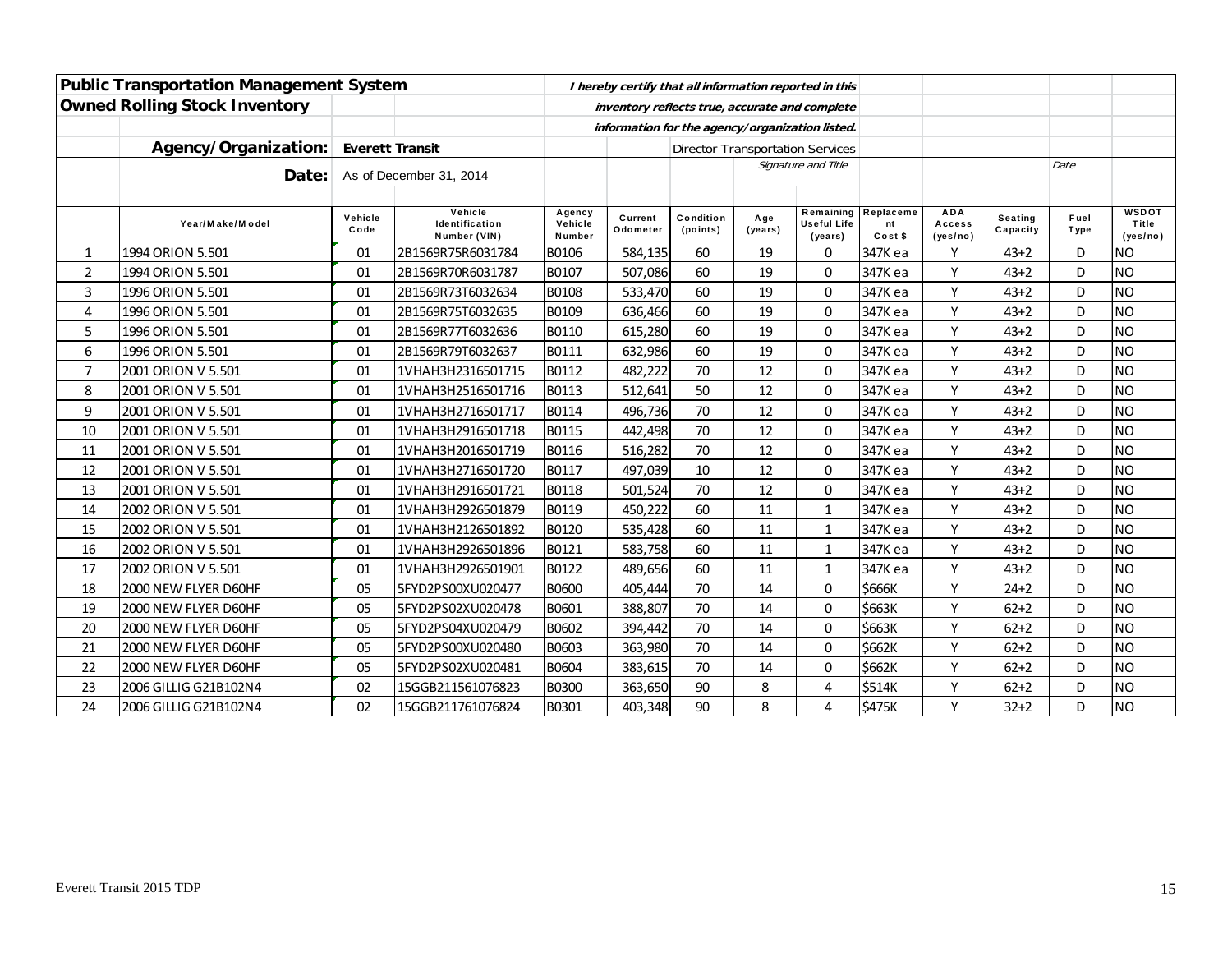|    | <b>Public Transportation Management System</b> |                 |                                           |                             |                     |                       |                                                 |                                            | I hereby certify that all information reported in this |                                  |                            |                     |                                   |
|----|------------------------------------------------|-----------------|-------------------------------------------|-----------------------------|---------------------|-----------------------|-------------------------------------------------|--------------------------------------------|--------------------------------------------------------|----------------------------------|----------------------------|---------------------|-----------------------------------|
|    | <b>Owned Rolling Stock Inventory</b>           |                 |                                           |                             |                     |                       |                                                 |                                            | inventory reflects true, accurate and complete         |                                  |                            |                     |                                   |
|    |                                                |                 |                                           |                             |                     |                       | information for the agency/organization listed. |                                            |                                                        |                                  |                            |                     |                                   |
|    | Agency/Organization:                           |                 | <b>Everett Transit</b>                    |                             |                     |                       |                                                 | <b>Director Transportation Services</b>    |                                                        |                                  |                            |                     |                                   |
|    | Date:                                          |                 | As of December 31, 2014                   |                             |                     |                       |                                                 | Signature and Title                        |                                                        |                                  |                            | Date                |                                   |
|    |                                                |                 |                                           |                             |                     |                       |                                                 |                                            |                                                        |                                  |                            |                     |                                   |
|    | Year/Make/Model                                | Vehicle<br>Code | Vehicle<br>Identification<br>Number (VIN) | Agency<br>Vehicle<br>Number | Current<br>Odometer | Condition<br>(points) | Age<br>(years)                                  | Remaining<br><b>Useful Life</b><br>(years) | Replacement<br>Cost \$                                 | <b>ADA</b><br>Access<br>(yes/no) | <b>Seating</b><br>Capacity | Fuel<br><b>Type</b> | <b>WSDOT</b><br>Title<br>(yes/no) |
| 25 | 2006 GILLIG G21B102N4                          | 02              | 15GGB211961076825                         | B0302                       | 401,520             | 90                    | 8                                               | 4                                          | \$475K                                                 | Y                                | $32 + 2$                   | D                   | <b>NO</b>                         |
| 26 | 2006 GILLIG G21B102N4                          | 02              | 15GGB211061076826                         | B0303                       | 432,071             | 90                    | 8                                               | 4                                          | \$475K                                                 | Υ                                | $32 + 2$                   | D                   | <b>NO</b>                         |
| 27 | 2006 GILLIG G21B102N4                          | 02              | 15GGB211261076827                         | <b>B0304</b>                | 434,778             | 90                    | 8                                               | 4                                          | <b>\$457K</b>                                          | Y                                | $32 + 2$                   | D                   | <b>NO</b>                         |
| 28 | 2006 GILLIG G21B102N4                          | 02              | 15GGB211461076828                         | <b>B0305</b>                | 431,627             | 90                    | 8                                               | 4                                          | \$457K                                                 | Y                                | $32 + 2$                   | D                   | <b>NO</b>                         |
| 29 | 2006 GILLIG G21B102N4                          | 02              | 15GGB211661076829                         | B0306                       | 414,693             | 90                    | 8                                               | 4                                          | \$494K                                                 | Υ                                | $32 + 2$                   | D                   | <b>NO</b>                         |
| 30 | 2006 GILLIG G21B102N4                          | 02              | 15GGB211261076830                         | B0307                       | 397,563             | 90                    | 8                                               | 4                                          | \$475K                                                 | Υ                                | $32 + 2$                   | D                   | <b>NO</b>                         |
| 31 | 2006 GILLIG G21B102N4                          | 02              | 15GGB211461076831                         | <b>B0308</b>                | 386,035             | 90                    | 8                                               | 4                                          | \$514K                                                 | Y                                | $32 + 2$                   | D                   | <b>NO</b>                         |
| 32 | 2007 GILLIG G21D102N4                          | 01              | 15GGD211771078486                         | <b>B0200</b>                | 293,364             | 90                    | $\overline{7}$                                  | 5                                          | \$580K                                                 | Y                                | $32 + 2$                   | D                   | <b>NO</b>                         |
| 33 | 2007 GILLIG G21D102N4                          | 01              | 15GGD211971078487                         | B0201                       | 300,328             | 90                    | $\overline{7}$                                  | 5                                          | \$603K                                                 | Y                                | $38 + 2$                   | D                   | <b>NO</b>                         |
| 34 | 2007 GILLIG G21D102N4                          | 01              | 15GGD211071078488                         | B0202                       | 275,153             | 90                    | 7                                               | 5                                          | \$603K                                                 | Υ                                | $38 + 2$                   | D                   | <b>NO</b>                         |
| 35 | 2007 GILLIG G21D102N4                          | 01              | 15GGD211271078489                         | <b>B0203</b>                | 277,561             | 90                    | $\overline{7}$                                  | 5                                          | \$603K                                                 | Y                                | $38 + 2$                   | D                   | <b>NO</b>                         |
| 36 | 2012 GILLIG G21D102N4                          | 01              | 15GGD2715C1180449                         | B0204                       | 94,704              | 95                    | 3                                               | 9                                          | \$603K                                                 | Y                                | $38 + 2$                   | D                   | <b>NO</b>                         |
| 37 | 2012 GILLIG G21D102N4                          | 01              | 15GGD2715C1180450                         | B0205                       | 94,405              | 95                    | 3                                               | 9                                          | \$603K                                                 | Y                                | $38 + 2$                   | D                   | <b>NO</b>                         |
| 38 | 2009 GILLIG G30D102N4                          | 01              | 15GGD301791176265                         | <b>B0500</b>                | 209,163             | 95                    | 5                                               | $\overline{7}$                             | \$944K                                                 | Υ                                | $36 + 2$                   | D                   | <b>NO</b>                         |
| 39 | 2009 GILLIG G30D102N4                          | 01              | 15GGD301991176266                         | <b>B0501</b>                | 223,251             | 95                    | 5                                               | $\overline{7}$                             | \$907K                                                 | Υ                                | $36 + 2$                   | D                   | <b>NO</b>                         |
| 40 | 2009 GILLIG G30D102N4                          | 01              | 15GGD301091176267                         | B0502                       | 232,307             | 95                    | 5                                               | $\overline{7}$                             | \$944K                                                 | Y                                | $36 + 2$                   | D                   | <b>NO</b>                         |
| 41 | 2013 GILLIG G30D102N4                          | 01              | 15GGD3014D1181836 B0503                   |                             | 72,413              | 100                   | $\overline{2}$                                  | 10                                         | \$950K                                                 | Y                                | $36 + 2$                   | D                   | <b>NO</b>                         |
| 42 | 2013 GILLIG G30D102N4                          | 01              | 15GGD3016D1181837 B0504                   |                             | 62,451              | 100                   | $\overline{2}$                                  | 10                                         | \$950K                                                 | Υ                                | $36 + 2$                   | D                   | <b>NO</b>                         |
| 43 | 2013 GILLIG G30D102N4                          | 01              | 15GGD3018D1181838 B0505                   |                             | 65,916              | 100                   | $\overline{2}$                                  | 10                                         | \$950K                                                 | Y                                | $36 + 2$                   | D                   | <b>NO</b>                         |
| 44 | 2013 GILLIG G30D102N4                          | 01              | 15GGD301XD1181839 B0506                   |                             | 64,084              | 100                   | $\overline{2}$                                  | 10                                         | \$950K                                                 | Y                                | $36 + 2$                   | D                   | <b>NO</b>                         |
| 45 | 2013 GILLIG G30D102N4                          | 01              | 15GGD3016D1181840 B0507                   |                             | 68,864              | 100                   | $\overline{2}$                                  | $10\,$                                     | \$950K                                                 | Υ                                | $36 + 2$                   | D                   | <b>NO</b>                         |
| 46 | 2013 GILLIG G30D102N4                          | 01              | 15GGD3018D1181841                         | B0508                       | 66,694              | 100                   | $\overline{2}$                                  | 10                                         | \$950K                                                 | Υ                                | $36 + 2$                   | D                   | <b>NO</b>                         |
| 47 | 2013 GILLIG G30D102N4                          | 01              | 15GGD301XD1181842 B0509                   |                             | 63,193              | 100                   | $\overline{2}$                                  | 10                                         | \$950K                                                 | Y                                | $36 + 2$                   | D                   | <b>NO</b>                         |
|    |                                                |                 |                                           |                             |                     |                       |                                                 |                                            |                                                        |                                  |                            |                     |                                   |
|    |                                                |                 |                                           |                             |                     |                       |                                                 |                                            |                                                        |                                  |                            |                     |                                   |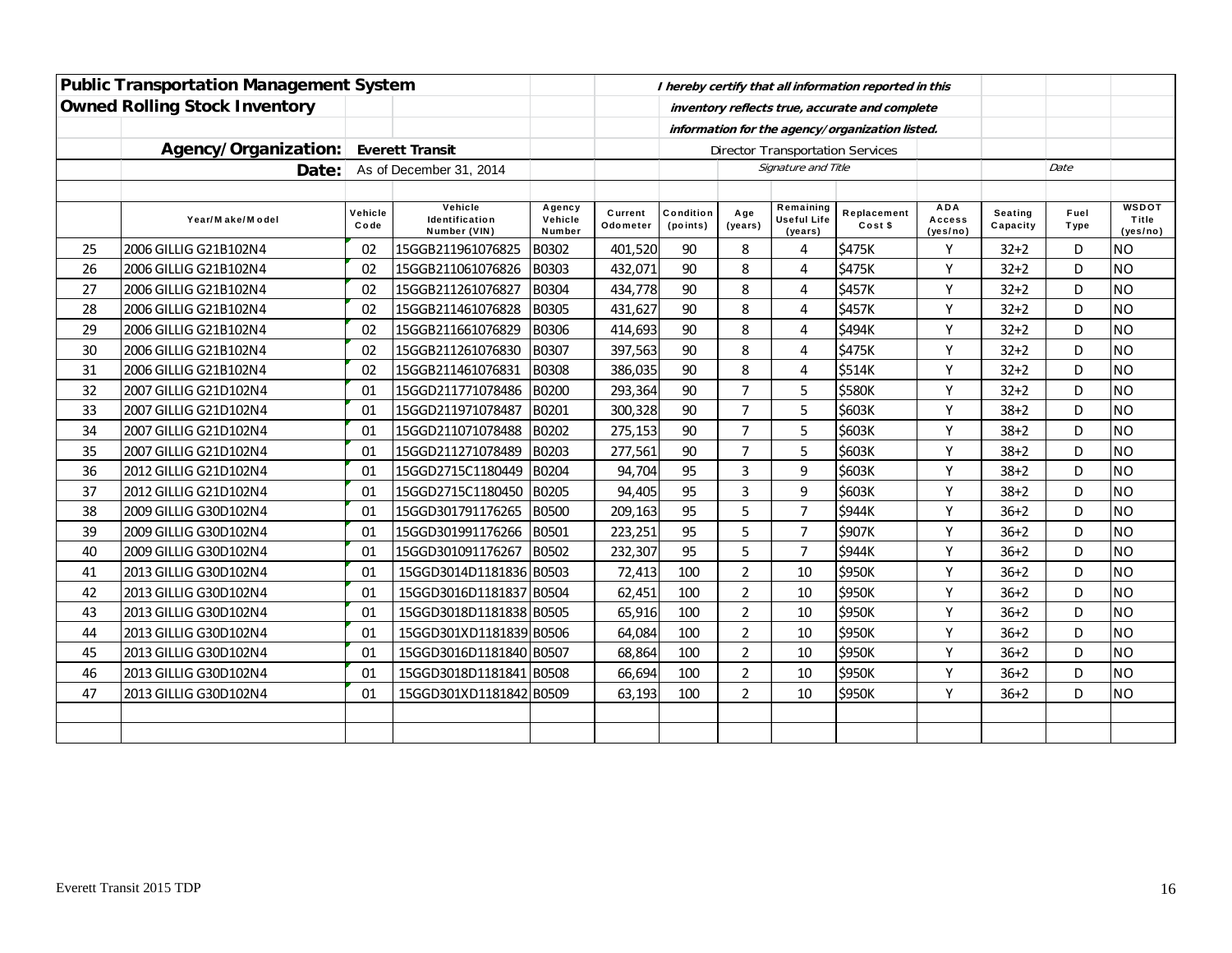| <b>Public Transportation Management System</b> |                                |                        |                                                | I hereby certify that all information reported in this |                     |                                         |                |                                            |                        |                                  |                     |                     |                                   |
|------------------------------------------------|--------------------------------|------------------------|------------------------------------------------|--------------------------------------------------------|---------------------|-----------------------------------------|----------------|--------------------------------------------|------------------------|----------------------------------|---------------------|---------------------|-----------------------------------|
| <b>Owned Rolling Stock Inventory</b>           |                                |                        | inventory reflects true, accurate and complete |                                                        |                     |                                         |                |                                            |                        |                                  |                     |                     |                                   |
|                                                |                                |                        |                                                | information for the agency/organization listed.        |                     |                                         |                |                                            |                        |                                  |                     |                     |                                   |
|                                                | Agency/Organization:           | <b>Everett Transit</b> |                                                |                                                        |                     | <b>Director Transportation Services</b> |                |                                            |                        |                                  |                     |                     |                                   |
|                                                | Date:                          |                        | As of December 31, 2014                        |                                                        |                     |                                         |                | Signature and Title                        |                        |                                  |                     | Date                |                                   |
|                                                |                                |                        |                                                |                                                        |                     |                                         |                |                                            |                        |                                  |                     |                     |                                   |
|                                                | Year/Make/Model                | Vehicle<br>Code        | Vehicle<br>Identification<br>Number (VIN)      | Agency<br>Vehicle<br>Number                            | Current<br>Odometer | Condition<br>(points)                   | Age<br>(years) | Remaining<br><b>Useful Life</b><br>(years) | Replacement<br>Cost \$ | <b>ADA</b><br>Access<br>(yes/no) | Seating<br>Capacity | Fuel<br><b>Type</b> | <b>WSDOT</b><br>Title<br>(yes/no) |
| 48                                             | 2004 ELDORADO ESCORT FE        | 12                     | 5B4KP57GX33375388                              | B0022                                                  | 253,220             | 50                                      | 10             | $\mathbf 0$                                | \$126K                 | Υ                                | $13 + 2$            | G                   | <b>NO</b>                         |
| 49                                             | 2004 ELDORADO ESCORT FE        | 12                     | 5B4KP57GX33375391                              | <b>B0023</b>                                           | 268,241             | 50                                      | 10             | $\mathbf 0$                                | \$137K                 | Y                                | $13 + 2$            | G                   | <b>NO</b>                         |
| 50                                             | 2004 ELDORADO ESCORT FE        | 12                     | 5B4KP57G133375389                              | <b>B0024</b>                                           | 245,238             | 50                                      | 10             | $\pmb{0}$                                  | \$137K                 | Y                                | $13 + 2$            | G                   | <b>NO</b>                         |
| 51                                             | 2004 ELDORADO ESCORT FE        | 12                     | 5B4KP57G833375390                              | <b>B0025</b>                                           | 241,689             | 50                                      | 10             | $\pmb{0}$                                  | \$136K                 | Y                                | $13 + 2$            | G                   | <b>NO</b>                         |
| 52                                             | 2004 ELDORADO ESCORT FE        | 12                     | 5B4KP57G133375392                              | B0026                                                  | 232,315             | 50                                      | 10             | $\mathbf 0$                                | \$137K                 | Y                                | $13+2$              | G                   | <b>NO</b>                         |
| 53                                             | 2004 ELDORADO ESCORT FE        | 12                     | 5B4KP57G333375393                              | <b>B0027</b>                                           | 240,690             | 50                                      | 10             | $\pmb{0}$                                  | \$124K                 | Υ                                | $13+2$              | G                   | <b>NO</b>                         |
| 54                                             | 2007 CHEV C4500                | 11                     | 1GBE4V1G47F420603                              | <b>B0030</b>                                           | 255,212             | 80                                      | $\overline{7}$ | $\pmb{0}$                                  | \$115K                 | Υ                                | $13 + 2$            | G                   | <b>NO</b>                         |
| 55                                             | 2007 CHEV C4500                | 11                     | 1GBE4V1G67F420635                              | B0031                                                  | 244,016             | 80                                      | $\overline{7}$ | $\mathbf 0$                                | \$115K                 | Y                                | $13+2$              | G                   | <b>NO</b>                         |
| 56                                             | 2007 CHEV C4500                | 11                     | 1GBE4V1G47F420682                              | <b>B0032</b>                                           | 260,318             | 80                                      | $\overline{7}$ | $\pmb{0}$                                  | \$115K                 | Y                                | $13 + 2$            | G                   | <b>NO</b>                         |
| 57                                             | 2007 CHEV C4500                | 11                     | 1GBE4V1G57F420707                              | <b>B0033</b>                                           | 274,671             | 80                                      | $\overline{7}$ | $\mathbf 0$                                | \$115K                 | Y                                | $13 + 2$            | G                   | <b>NO</b>                         |
| 58                                             | 2007 CHEV C4500                | 11                     | 1GBE4V1G07F420792                              | <b>B0034</b>                                           | 217,297             | 80                                      | $\overline{7}$ | $\mathbf 0$                                | \$115K                 | Y                                | $13 + 2$            | G                   | <b>NO</b>                         |
| 59                                             | 2007 CHEV C4500                | 11                     | 1GBE4V1G17F420817                              | <b>B0035</b>                                           | 247,043             | 80                                      | $\overline{7}$ | 0                                          | \$115K                 | Y                                | $13+2$              | G                   | <b>NO</b>                         |
| 60                                             | 2007 CHEV C4500                | 11                     | 1GBE4V1G37F420835                              | <b>B0036</b>                                           | 234,730             | 80                                      | $\overline{7}$ | $\mathbf 0$                                | \$115K                 | Y                                | $13 + 2$            | G                   | <b>NO</b>                         |
| 61                                             | 2007 CHEV C4500                | 11                     | 1GBE4V1G47F420858                              | <b>B0037</b>                                           | 250,944             | 80                                      | $\overline{7}$ | $\mathbf 0$                                | \$115K                 | Y                                | $13+2$              | G                   | <b>NO</b>                         |
| 62                                             | 2007 CHEV C4500                | 11                     | 1GBE4V1G67F424717                              | <b>B0038</b>                                           | 219,764             | 80                                      | $\overline{7}$ | $\mathbf 0$                                | \$116K                 | Y                                | $13+2$              | G                   | <b>NO</b>                         |
| 63                                             | 2007 CHEV C4500                | 11                     | 1GBE4V1G67F424765                              | B0039                                                  | 240,140             | 80                                      | $\overline{7}$ | $\pmb{0}$                                  | \$116K                 | Y                                | $13+2$              | G                   | <b>NO</b>                         |
| 64                                             | 2007 CHEV C4500                | 11                     | 1GBE4V1GX7F426423                              | B0040                                                  | 233,168             | 80                                      | $\overline{7}$ | $\mathbf 0$                                | \$116K                 | Y                                | $13+2$              | G                   | <b>NO</b>                         |
| 65                                             | 2007 CHEV C4500                | 11                     | 1GBE4V1G37F426554                              | B0041                                                  | 232,937             | 80                                      | $\overline{7}$ | 0                                          | \$116K                 | Y                                | $13 + 2$            | G                   | <b>NO</b>                         |
| 66                                             | 2007 CHEV C4500                | 11                     | 1GBE4V1G67F426712                              | <b>B0042</b>                                           | 225,216             | 80                                      | $\overline{7}$ | $\pmb{0}$                                  | \$116K                 | Υ                                | $13 + 2$            | G                   | <b>NO</b>                         |
| 67                                             | 2011 CHRYSLER                  | 11                     | 2D4RN4DG5BR718477                              | B0043                                                  | 6,598               | 100                                     | 4              | $\mathbf{3}$                               | \$50K                  | Y                                | $5 + 1$             | G                   | <b>NO</b>                         |
| 68                                             | 2011 CHRYSLER                  | 11                     | 2D4RN4DG5BR718478                              | <b>B0044</b>                                           | 9,158               | 100                                     | 4              | $\mathbf{3}$                               | \$50K                  | Y                                | $5 + 1$             | G                   | <b>NO</b>                         |
| 69                                             | 2011 CHRYSLER                  | 11                     | 2D4RN4DG5BR718479                              | <b>B0045</b>                                           | 14,861              | 100                                     | 4              | $\mathbf{3}$                               | \$50K                  | Υ                                | $5 + 1$             | G                   | <b>NO</b>                         |
| 70                                             | 2011 CHRYSLER                  | 11                     | 2D4RN4DG5BR718480                              | B0046                                                  | 13,904              | 100                                     | 4              | 3                                          | \$50K                  | Υ                                | $5 + 1$             | G                   | <b>NO</b>                         |
| 71                                             | 2013 International- Aero Elite | 11                     | 5WEASSKM6DJ297508 B0047                        |                                                        | 39,317              | 100                                     | $\overline{2}$ | 5                                          | \$160K                 | v                                | $13+2$              | D                   | <b>NO</b>                         |
| 72                                             | 2013 International- Aero Elite | 11                     | 5WEASSKM8DJ297509 B0048                        |                                                        | 48,764              | 100                                     | $\overline{2}$ | 5                                          | \$160K                 | y                                | $13+2$              | D                   | <b>NO</b>                         |
| 73                                             | 2013 International- Aero Elite | 11                     | 5WEASSKM4DJ297510 B0049                        |                                                        | 40,761              | 100                                     | $\overline{2}$ | 5                                          | \$160K                 | y                                | $13+2$              | D                   | <b>NO</b>                         |
| 74                                             | 2013 International- Aero Elite | 11                     | 5WEASSKM6DJ297511 B0050                        |                                                        | 43,296              | 100                                     | $\overline{2}$ | 5                                          | \$160K                 | y                                | $13+2$              | D                   | <b>NO</b>                         |
| 75                                             | 2013 International- Aero Elite | 11                     | 5WEASSKM8DJ297512 B0051                        |                                                        | 41,043              | 100                                     | $\overline{2}$ | 5                                          | \$160K                 | v                                | $13+2$              | D                   | <b>NO</b>                         |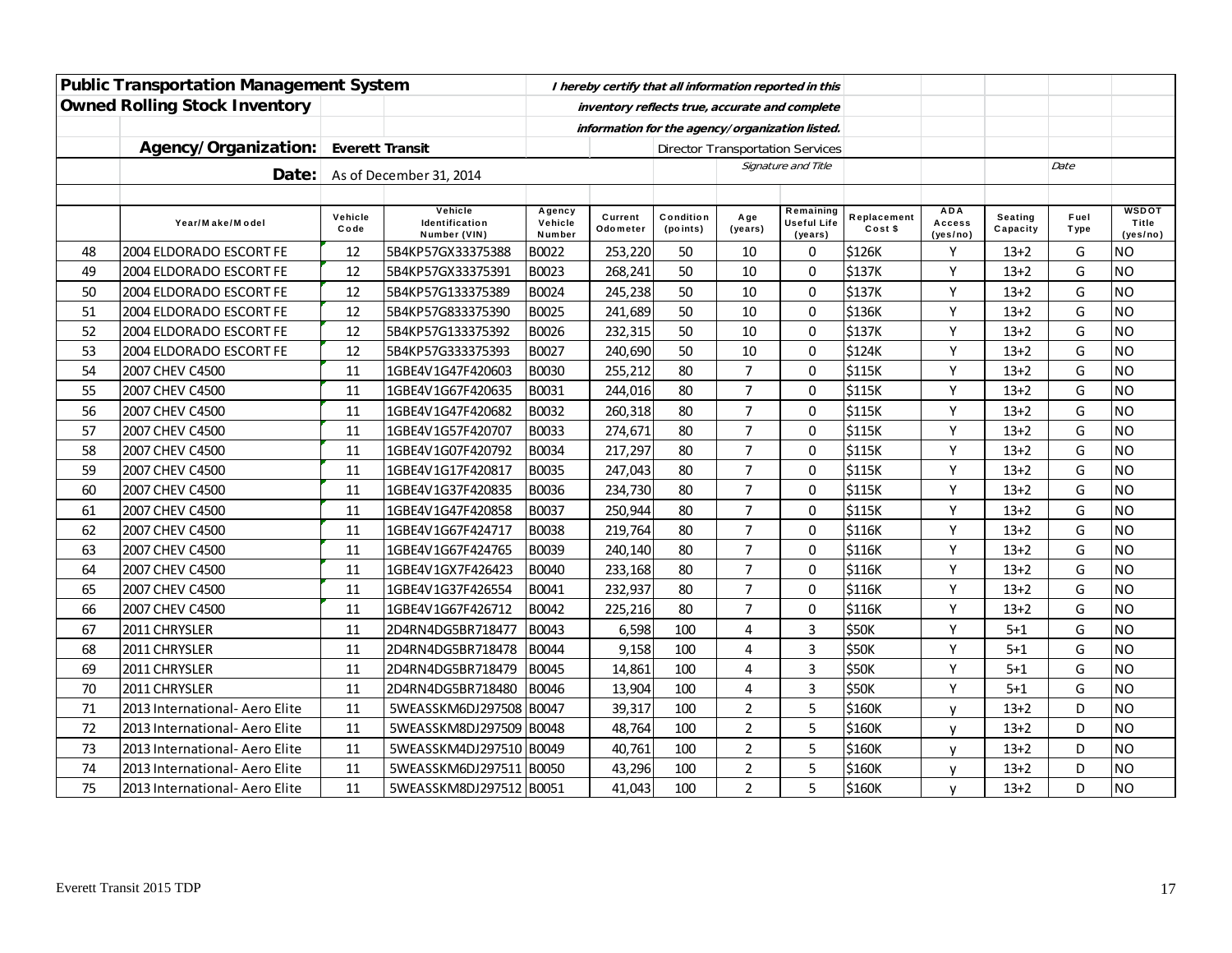# **System Map**

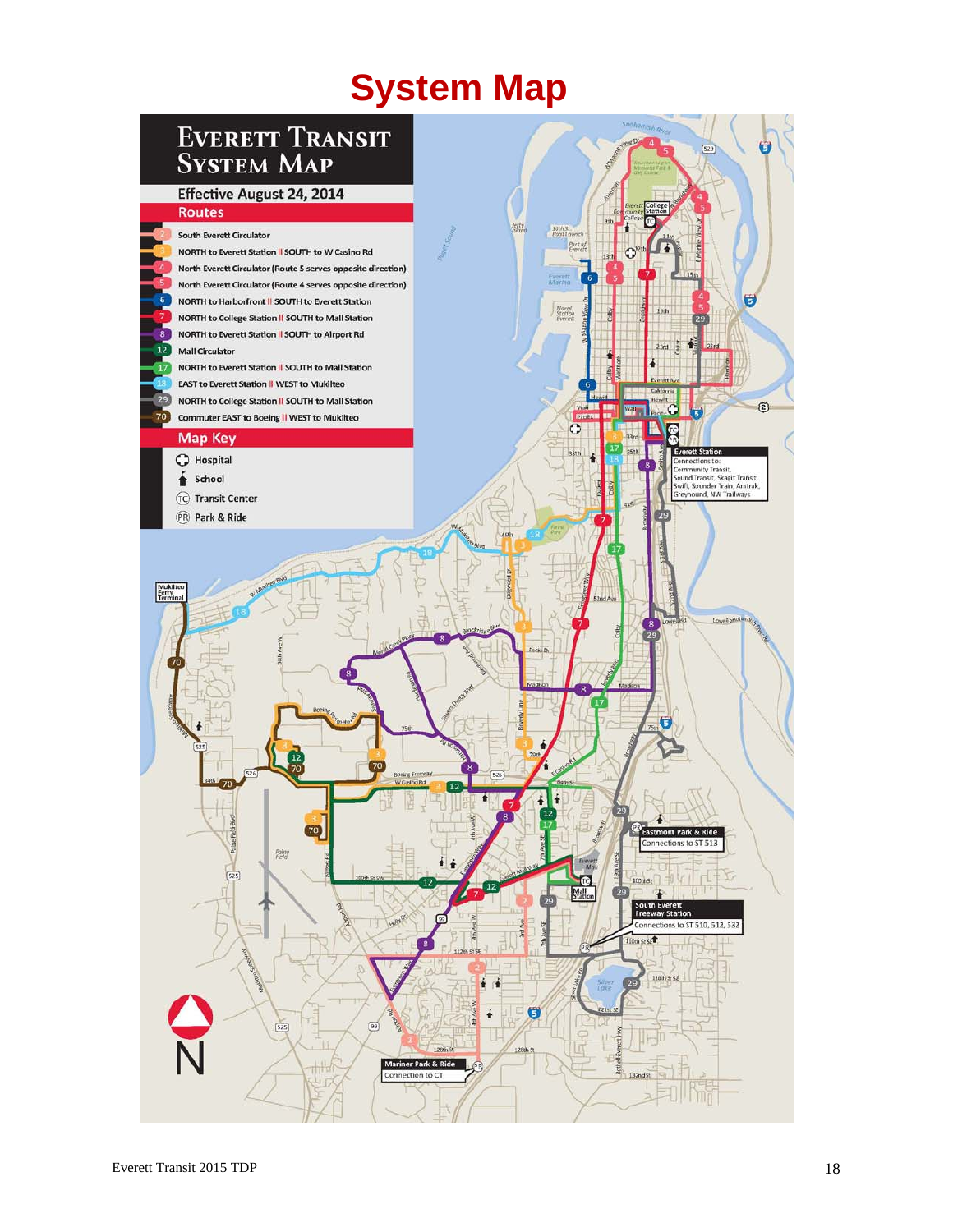# **Instructions**

### **Public Transportation Management System Instructions for Asset Inventories**

## **Rolling Stock Form**

Every vehicle used primarily for the transportation of passengers shall be reported on the Owned Rolling Stock Inventory. For the purposes of establishing a base year inventory, the information required will include: year/make/model; vehicle code; vehicle identification number (VIN); agency vehicle number; current odometer; condition; age; remaining useful life; replacement cost; ADA access; seating capacity; fuel type; and WSDOT title. A more complete definition of these inventory categories is provided below.

### **Facility Form**

Every facility which has a replacement value of \$25,000 or greater shall be reported on the Owned Facilities Inventory. Facilities of a lesser value may be reported at the agency's discretion. For the purposes of establishing a base year inventory, the information required will include: facility code, facility name (or address); condition; age; remaining useful life; replacement cost; detailed facility description; and any comments about the facility which the reporting agency wishes to have noted. A more complete definition of these inventory categories is provided below.

### **Equipment Form**

Every piece of equipment which has a replacement value of \$100,000 or greater shall be reported on the Owned Equipment Inventory. Equipment with a value less than \$100,000 may be reported at the discretion of the reporting agency. Equipment is considered to be anything that is not permanently installed or an integral part of a facility, exclusive of rolling stock utilized in transporting the public. For the purposes of establishing a base year inventory, the information required will include: equipment code or type; condition; age; remaining useful life; replacement cost; and, any additional description or comments about the equipment which the reporting agency wishes to have noted. A more complete definition of these inventory categories is provided below.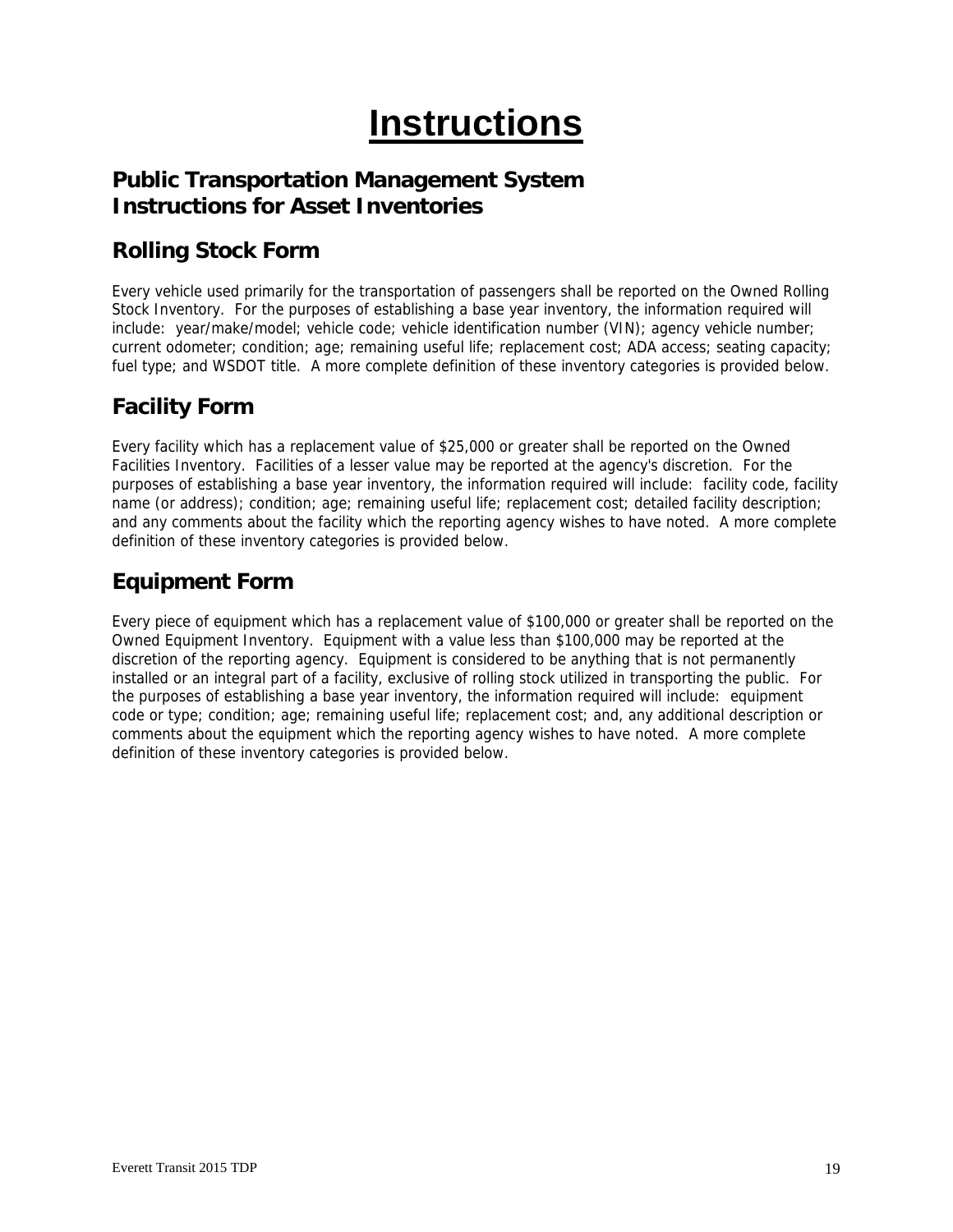# **Inventory Definitions**

| Year/Make/Model                   | Year: Year of vehicle manufacture.<br>Make: The name of the manufacturer of the vehicle.<br>Model: Name or number of vehicle model.                                                                                                                                                                                                                                                                                          |
|-----------------------------------|------------------------------------------------------------------------------------------------------------------------------------------------------------------------------------------------------------------------------------------------------------------------------------------------------------------------------------------------------------------------------------------------------------------------------|
| Vehicle Code or Equipment<br>Code | A table of rolling stock categories provided below assigns a code for each<br>vehicle type. A list of examples of equipment types and code number is<br>shown below.                                                                                                                                                                                                                                                         |
| Condition                         | The point rating that best describes the condition of the asset.<br>Maintenance staff should be involved in establishing the condition score.<br>If there are any issues related to the asset that are considered significant<br>enough to be noted, please provide a comment in the appropriate column<br>or attach an additional comment page. Example might be plans for<br>rehabilitation or identification of "lemons". |
| Age                               | Years since the facility was completed and opened for use or years since<br>the manufacture of equipment or vehicle.                                                                                                                                                                                                                                                                                                         |
| Remaining Useful Life             | The estimated number of years that the asset will be able to carry out its<br>intended purpose before being replaced.                                                                                                                                                                                                                                                                                                        |
| Replacement Cost                  | The current year estimated purchase price for a new vehicle or equipment<br>of this type. The current year estimated replacement cost for a new<br>facility on the same site. Do not include costs for replacement of the land<br>on which the facility is located.                                                                                                                                                          |
| Seating Capacity                  | Number of seats available to the public (includes driver for rideshare<br>vehicles). Indicate the number of positions for wheelchairs as '+' and<br>indicate that number (example: $30+2$ ).                                                                                                                                                                                                                                 |
| <b>Fuel Type</b>                  | Indicate the fuel type by listing the appropriate letter: diesel (D),<br>gasoline (G), biodiesel (BD), electric (E), diesel/electric (DE), compressed<br>natural gas (CNG).                                                                                                                                                                                                                                                  |
| <b>WSDOT Title</b>                | Is the title to this vehicle currently held by WSDOT?                                                                                                                                                                                                                                                                                                                                                                        |
| Comments                          | If there are any issues related to the asset that are considered significant,<br>they should be noted. If your comments exceed two lines, please attach<br>a separate comment page.                                                                                                                                                                                                                                          |
|                                   | Examples of comments regarding equipment or rolling stock might be<br>plans for rehabilitation, elimination, or anticipated replacement due to<br>changes in technology or other requirements.                                                                                                                                                                                                                               |
|                                   | Examples for facility comments might be plans for rehabilitation,<br>elimination, or anticipated relocation of some functions from this site to<br>another. Problems with specific subsystems or issues regarding ability to<br>address regulatory requirements might be noted here.                                                                                                                                         |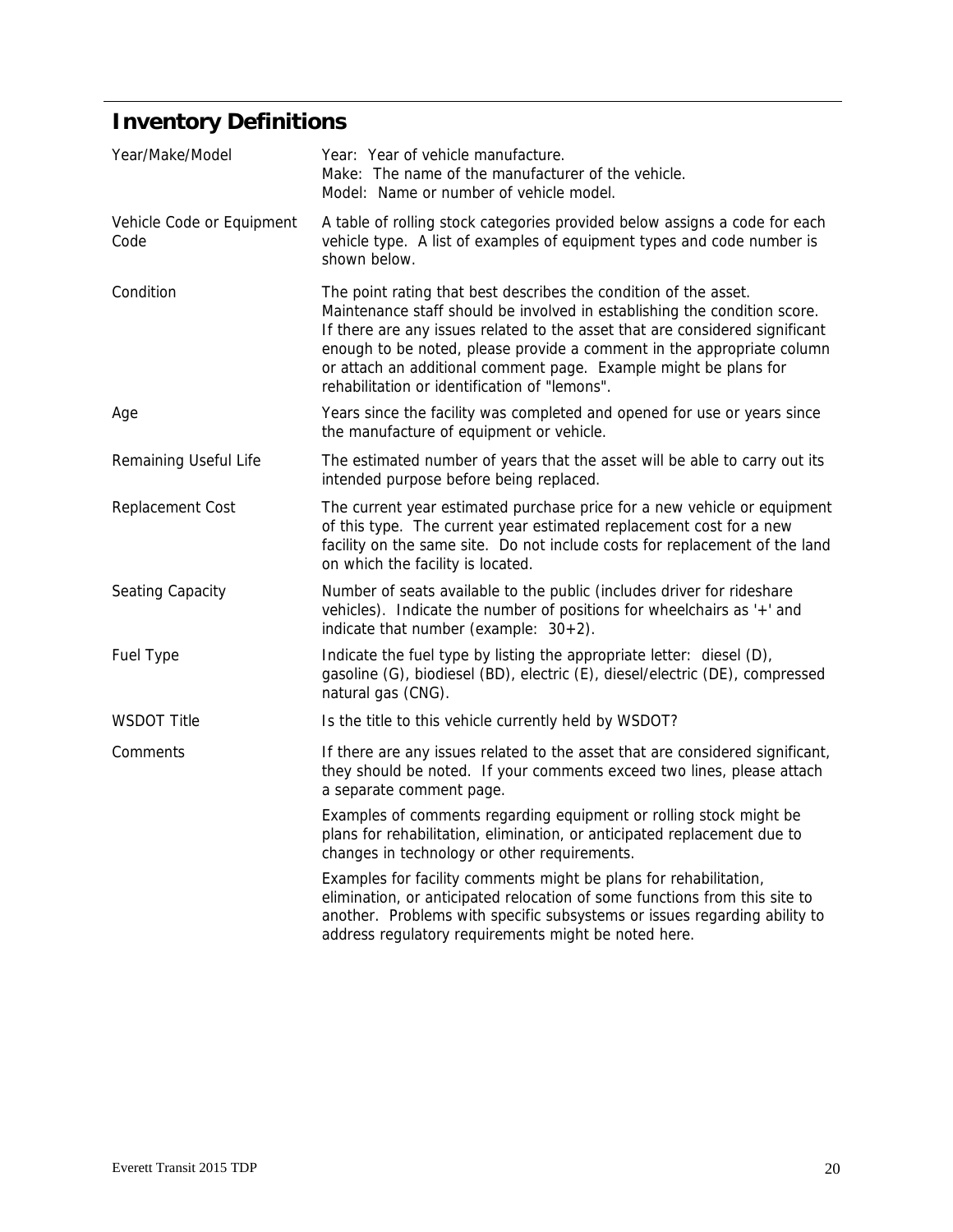### **Vehicle Codes**

| 01 | Bus - 40 ft.                     | 15 | Rail Cars - LRT                      |
|----|----------------------------------|----|--------------------------------------|
| 02 | Bus - 35 ft.                     | 16 | Rail Cars - Rapid                    |
| 03 | Bus - 30 ft.                     | 17 | Rail Cars - Commuter Self-Propelled  |
| 04 | Bus $-$ < 30 ft.                 | 18 | Rail Cars - Commuter Trailer         |
| 05 | <b>Bus</b> - articulated         | 19 | Rail Cars - Trolley                  |
| 06 | Bus - Intercity                  | 20 | Rail Cars - Intercity                |
| 07 | <b>Bus</b> - Trolley             | 21 | Locomotive                           |
| 08 | <b>Bus - Trolley Articulated</b> | 22 | Cable Car                            |
| 09 | Bus - Double Deck                | 23 | People Mover                         |
| 10 | <b>Bus - Dual Propulsion</b>     | 24 | Car - Incline Railway                |
| 11 | Cutaway (under 30 ft.)           | 25 | Fixed Guideway Cars (e.g., Monorail) |
| 12 | Body-on-Chassis (under 30 ft.)   | 26 | <b>Ferry Boats</b>                   |
| 13 | Van - Vanpool                    | 27 | <b>Streetcar Replicas</b>            |
| 14 | Van - Special Service            | 28 | Other                                |

### **Facility Codes**

| 01 | <b>Power Distribution Substations</b>     | 13 | Incline Railway                               |
|----|-------------------------------------------|----|-----------------------------------------------|
| 02 | <b>Tunnels</b>                            | 14 | <b>Track System</b>                           |
| 03 | <b>Bridges</b>                            | 15 | Overhead Power Distribution System            |
| 04 | Elevated Right of Way/Track               | 16 | Passenger Amenities (Shelter, Restrms, etc.)  |
| 05 | People Mover                              | 17 | Terminals, Intermodal                         |
| 06 | <b>Transit Center</b>                     | 18 | Toll Booths                                   |
| 07 | <b>Boarding Platforms/Stations/Floats</b> | 19 | Uncovered Bus Storage                         |
| 08 | Pedestrian Access Facilities              | 20 | <b>Covered Bus Storage</b>                    |
| 09 | Park and Ride Lots                        | 21 | Wash Islands/Fuel Islands                     |
| 10 | Administration Building                   | 22 | Warehouse/Storage                             |
| 11 | Maintenance Building                      | 23 | Multifunctional (Ops. & Maint.; Ops & Admin.) |
| 12 | Rail Yards/Shop                           | 24 | Other                                         |

### **Equipment Codes**

- 01 Line Equipment/Structures
- 02 Fare Collection Equipment (Stationary)
- 03 Surveillance/Security System
- 04 Automated Data Processing or Computer Hardware/Software Systems
- 05 Support Vehicles/Vessels
- 06 Work Trains
- 07 Train Control/Signal Systems
- 08 Radio System (Stationary)
- 09 Shop equipment (Other than permanently installed; e.g. port hoist)
- 10 Signage systems
- 11 Navigational Devices (ex. Dolphins & wingwalls)
- 12 Life Safety Equipment
- 13 Bicycle Locker/Racks (Stationary)
- 14 Accessibility Devices
- 15 Power Distribution Control and Monitoring System
- 16 Other (Be sure to include complete description)